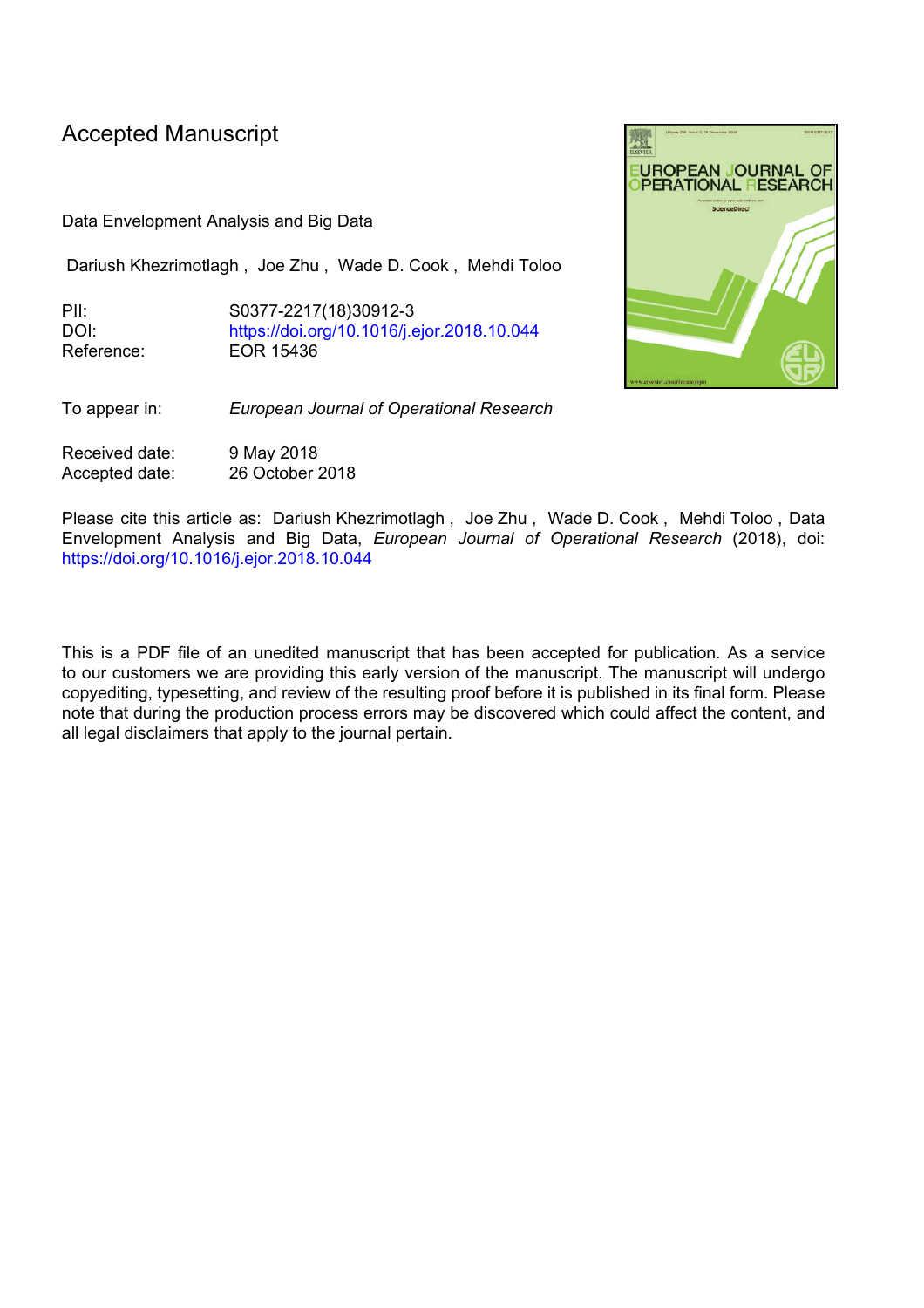## Highlights

- A new framework is proposed to deal with large-scale data envelopment analysis.
- Decreases the computational time to measure the performance scores of big data sets.
- The fastest available data envelopment analysis technique for big data.
- A framework of choice to evaluate large-scale data envelopment analysis.
- Our method is easy to implement.

ACCEPTED MANUSCRIPT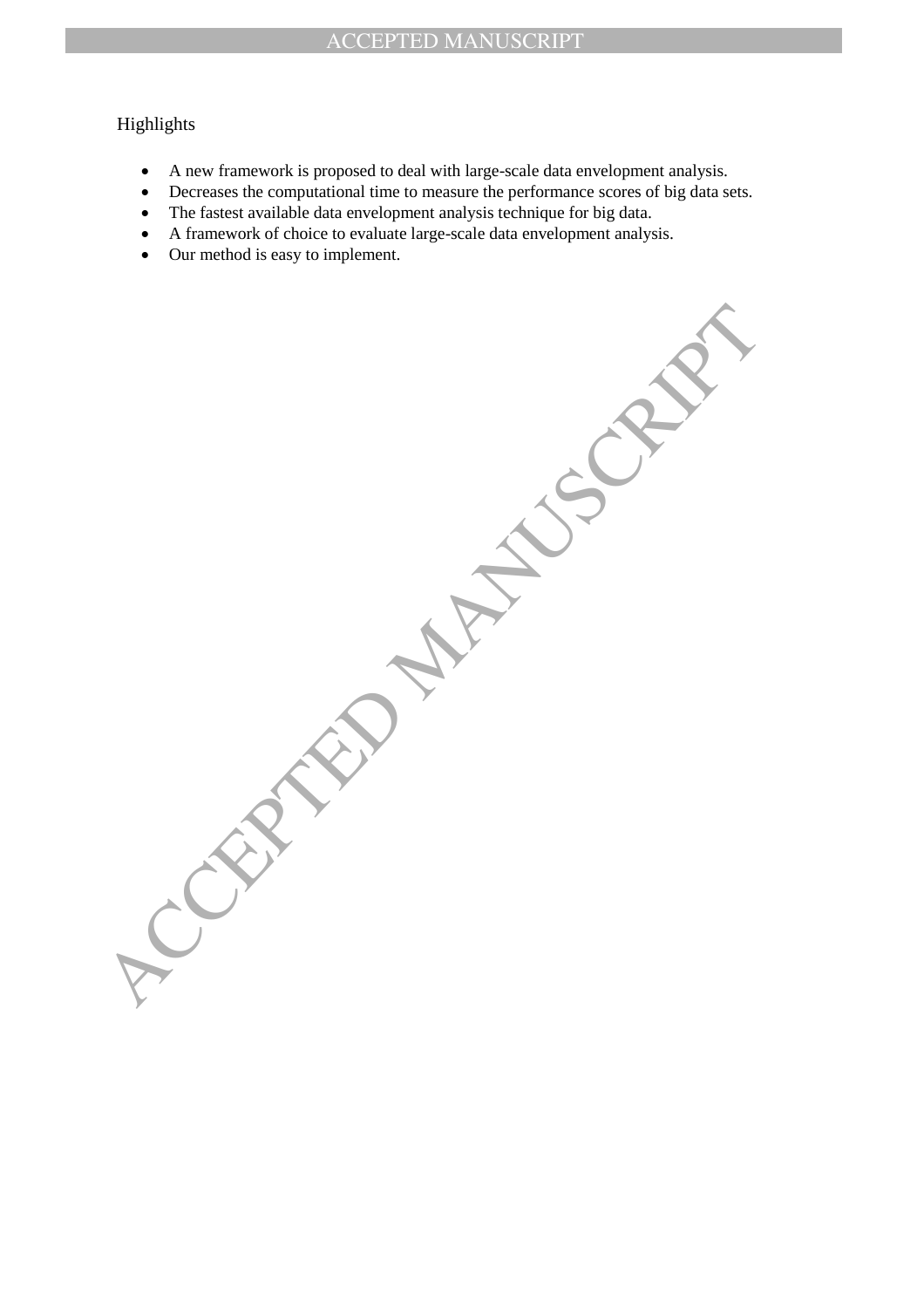## **Data Envelopment Analysis and Big Data**

**Dariush Khezrimotlagh**

Department of Mathematics, Pennsylvania State University - Harrisburg, PA, USA

dk@psu.edu

## **Joe Zhu\***

Started Toology of Auditing and Evaluation, Nanjing Audit University, Nanjing, Jiangsa Province.<br>
211815, China<br>
Foisie Business School, Worcester Polytechnic Institute. Massachusetts, USA<br>
<u>victor Oriental Transversely, O</u> College of Auditing and Evaluation, Nanjing Audit University, Nanjing, Jiangsu Province,

211815, China

Foisie Business School, Worcester Polytechnic Institute, Massachusetts, USA

jzhu@wpi.edu

**Wade D. Cook**

Schulich School of Business, York University, Ontario, Canada

wcook@schulich.yorku.ca

## **Mehdi Toloo**

Department of Systems Engineering, VŠB-Technical University of Ostrava, Czech Republic,

mehdi.toloo@vsb.cz

\*Corresponding Author

Oct 2018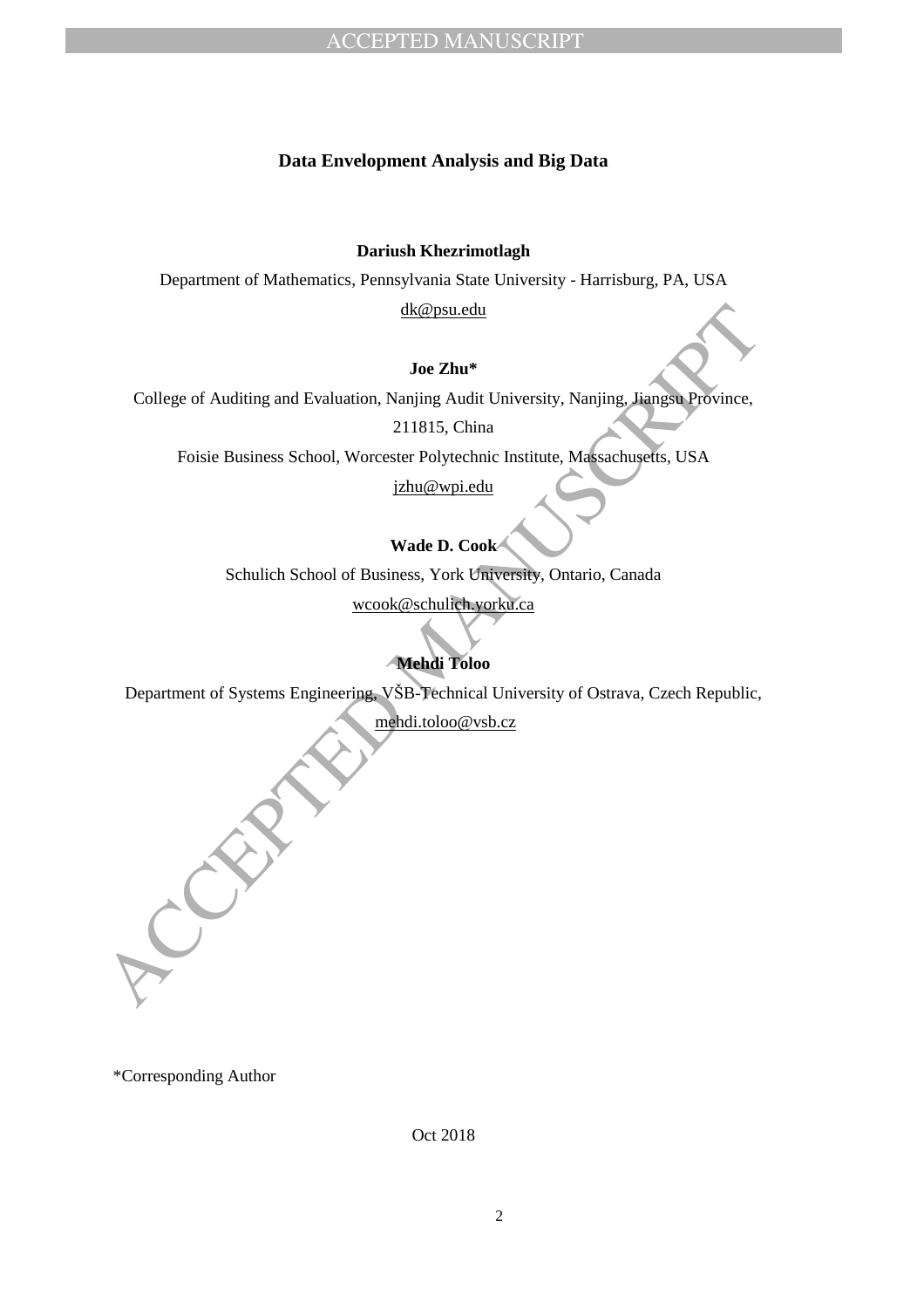## ACCEPTED MANUSCRIPT

### **Data Envelopment Analysis and Big Data**

Dariush Khezrimotlagh, Joe Zhu, Wade D. Cook, and Mehdi Toloo

#### **Abstract**

In the transmolar Data zarevoluption campus (DEA) applicant chemical and set of the set of the properties. But a set of the standard model is solved a simulation condition of the standard model is solved by standard model In the traditional Data Envelopment Analysis (DEA) approach for a set of *n* Decision Making Units (DMUs), a standard DEA model is solved *n* times, one for each DMU. As the number of DMUs increases, the running-time to solve the standard model sharply rises. In this study, a new framework is proposed to significantly decrease the required DEA calculation time in comparison with the existing methodologies when a large set of DMUs (e.g., 20,000 DMUs or more) is present. The framework includes five steps: (i) selecting a subsample of DMUs using a proposed algorithm, (ii) finding the best-practice DMUs in the selected subsample, (iii) finding the exterior DMUs to the hull of the selected subsample, (iv) identifying the set of all efficient DMUs, and (v) measuring the performance scores of DMUs as those arising from the traditional DEA approach. The variable returns to scale technology is assumed and several simulation experiments are designed to estimate the running-time for applying the proposed method for big data. The obtained results in this study point out that the running-time is decreased up to 99.9% in comparison with the existing techniques. In addition, we illustrate the essential computation time for applying the proposed method as a function of the number of DMUs (cardinality), number of inputs and outputs (dimension), and the proportion of efficient DMUs (density). The methods are also compared on a real data set consisting of 30,099 electric power plants in the United States from 1996-2016.

**Keywords**: Data envelopment analysis (DEA); Big data; Performance evaluation, Simulation.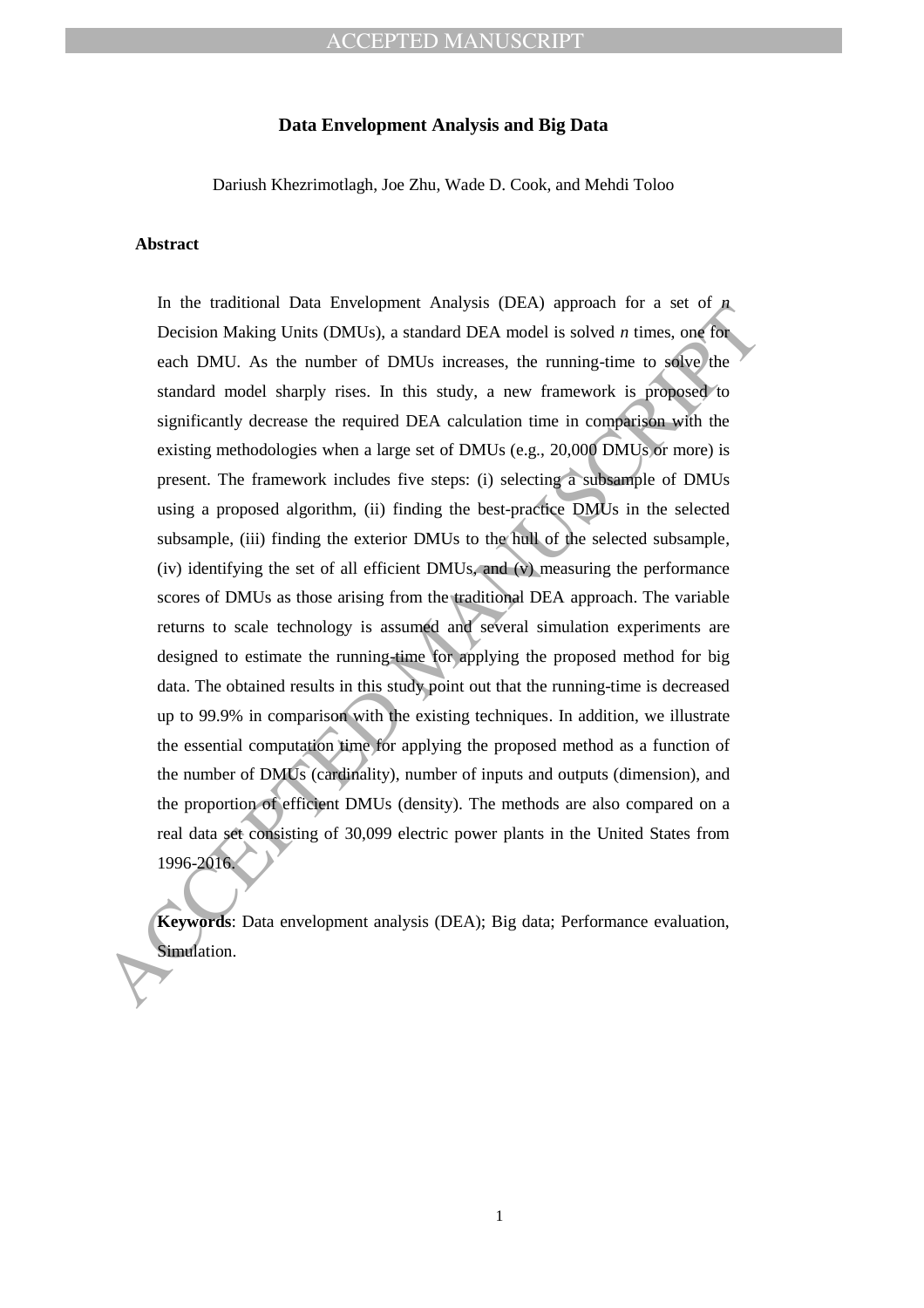#### **1. Introduction**

Data envelopment analysis (DEA) was developed by Charnes *et al*. (1978) to assess the performance of a set of homogeneous decision-making units (DMUs), with multiple inputs and multiple outputs. Using linear programming (LP), DEA classifies DMUs into two mutually exclusive and collectively exhaustive groups (efficient DMUs and inefficient DMUs) and measures the performance score of each DMU. As the number of DMUs increases (e.g., a Veterans Affairs' study of over 20,000 hospitals), a large number of LPs should be solved.

Free are several studies in the DEA literature, studing from the study of Ali (1990, 1993<br>
(D provide a theoretical framework to reduce the computation time for applying DEA model<br>
For instance, Dulá and Helgason (1996) d There are several studies in the DEA literature, starting from the study of Ali (1990, 1993), to provide a theoretical framework to reduce the computation time for applying DEA models. For instance, Dulá and Helgason (1996) developed a procedure to decrease the size of LPs for a finite set of DMUs to no more than the number of extreme DMUs in the convex hull (see also Dulá *et al*., 1998). Barr and Durchholz (1997) proposed a hierarchical decomposition (HD) procedure to decrease the running-time for solving large-scale DEA problems. Their suggestions in software implementations were to partition DMUs into smaller groups, and gradually drop the corresponding decision variables of a known inefficient DMU from the subsequent problem. Dulá (2008) addressed the impact of three parameters on the computation time for applying a DEA model, namely the number of DMUs involved (cardinality), number of inputs and outputs (dimension), and the proportion of efficient DMUs (density). Soon after, Dulá (2011) proposed an affective procedure, called build-hull (BH), to decrease substantially the running-time for finding all efficient DMUs. Some related studies on large-scale DEA can also be found in Sueyoshi and Chang (1989), Dulá and Thrall (2001), Chen and Cho (2009), Dulá and López (2013), Chen and Lai (2017), and others.

The main idea behind most proposed frameworks for partitioning DMUs into smaller groups is aimed at finding the set of efficient DMUs first, and after that calculating the performance scores of the inefficient DMUs (e.g. see Barr and Durchholz, 1997, Korhonen and Siitari, 2009). While the key in reducing the computation time when large data sets are present is to identify all efficient DMUs, it happens that as the dimension increases, the sample's density increases, and the running-time to find the set of efficient DMUs increases as well (e.g. see Dulá 2008, Chen and Cho, 2009). Thus, the running-time to calculate the DEA scores of all DMUs can be large.

The goal of this study is to develop a framework to substantially decrease the computation time for finding the set of all efficient DMUs in comparison with the existing methodologies and hence decrease the running-time to measure the performance scores of all DMUs. In other words, we develop a new method to significantly decrease the computation time needed to solve large-scale DEA problems. Our contribution is to select a subsample of DMUs and after that find the exterior DMUs of the hull of the selected subsample. We will next find the set of all efficient DMUs and measure the performance scores of all inefficient DMUs.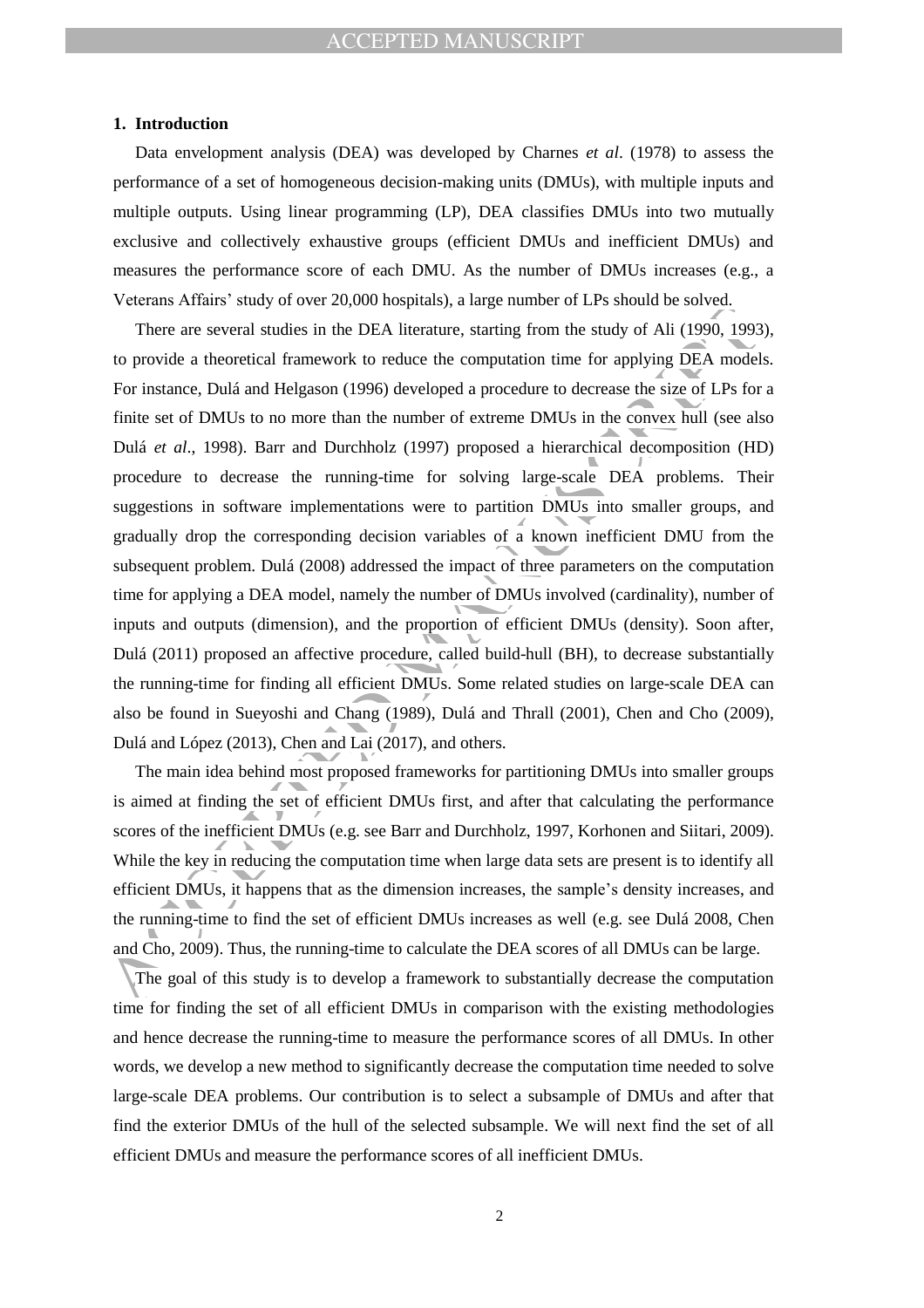## ACCEPTED MANUSCRIPT

To demonstrate the effectiveness of our proposed methods, we use the variable returns to scale (VRS) technology (see Section 2 for more details about selecting VRS). We use Matlab2017a (student version) and a single laptop with an Intel® Core<sup>TM</sup> i7-7820HK CPU @2.90 GHz, 16 GB memory and a 64-bit Windows 10 operating system. Since different ways of programming, different software used, different devices, different settings, installed apps and the preferences in a system used can affect running-times in measuring the performance of a sample of DMUs, we show the rate of decreasing the running-time of our method relative to that of the traditional DEA approach, HD (hierarchical decomposition) and BH (build-hull). According to our knowledge, HD and BH are the most powerful and effective available techniques in the DEA literature. Since Dulá (2011) shows the power of BH versus HD, in this study we only show the power of our method versus BH, using a single computer with a small number of 8 processors.

The study is organized into eight sections. Section 2 presents the background of the study. Elementary definitions relating to DEA, as well as the three most effective methodologies in large-scale DEA, are introduced in Section 3. Section 4 introduces the used phrases. The method is developed in Section 5. Section 6 describes the preparation for applying our framework versus BH. The running-times of the proposed method versus those of the existing methodologies are presented in Section 7. Conclusions are given in Section 8.

#### **2. Background**

solution to the material concernation and the tractional content of the traditional DEA approach, HD (hierarchical decomposition) and BH (build-hull<br>According to our knowledge, HD and BH are the most powerful and effectiv The standard DEA model originated by Charnes *et al*. (1978), is a radial constant returns-toscale (CRS) model. In this study, we focus on the radial output-oriented variable returns-toscale (VRS) model. The number of VRS-efficient DMUs is generally greater than the number of CRS-efficient DMUs, and the size of the VRS model is also larger than that of the CRS model. The VRS model (see model 1) has two forms, namely the envelopment and multiplier forms. The envelopment form contains  $n + 1$  decision variables,  $m + s + 1$  constraints, and n nonnegativity restrictions; meanwhile, the multiplier form involves  $m + s + 1$  decision variables, *n* constraints, and  $m + s$  non-negativity restrictions, where *n* is the number of DMUs and *m* and s are the numbers of inputs and outputs, respectively.

This study concerns the envelopment form in the first stage of the proposed method, because as quoted by Cooper *et al*. (2007) p. 52:

- (i) The computational effort of LP is apt to grow in proportion to powers of the number of constraints. Usually, in DEA, n is considerably larger than  $m + s$  (the rule of thumb), and hence it takes more time to solve the multiplier form than the envelopment form.
- (ii) Since the memory size needed for keeping the basis (or its inverse) is the square of the number of constraints, the envelopment form is better fitted for memory saving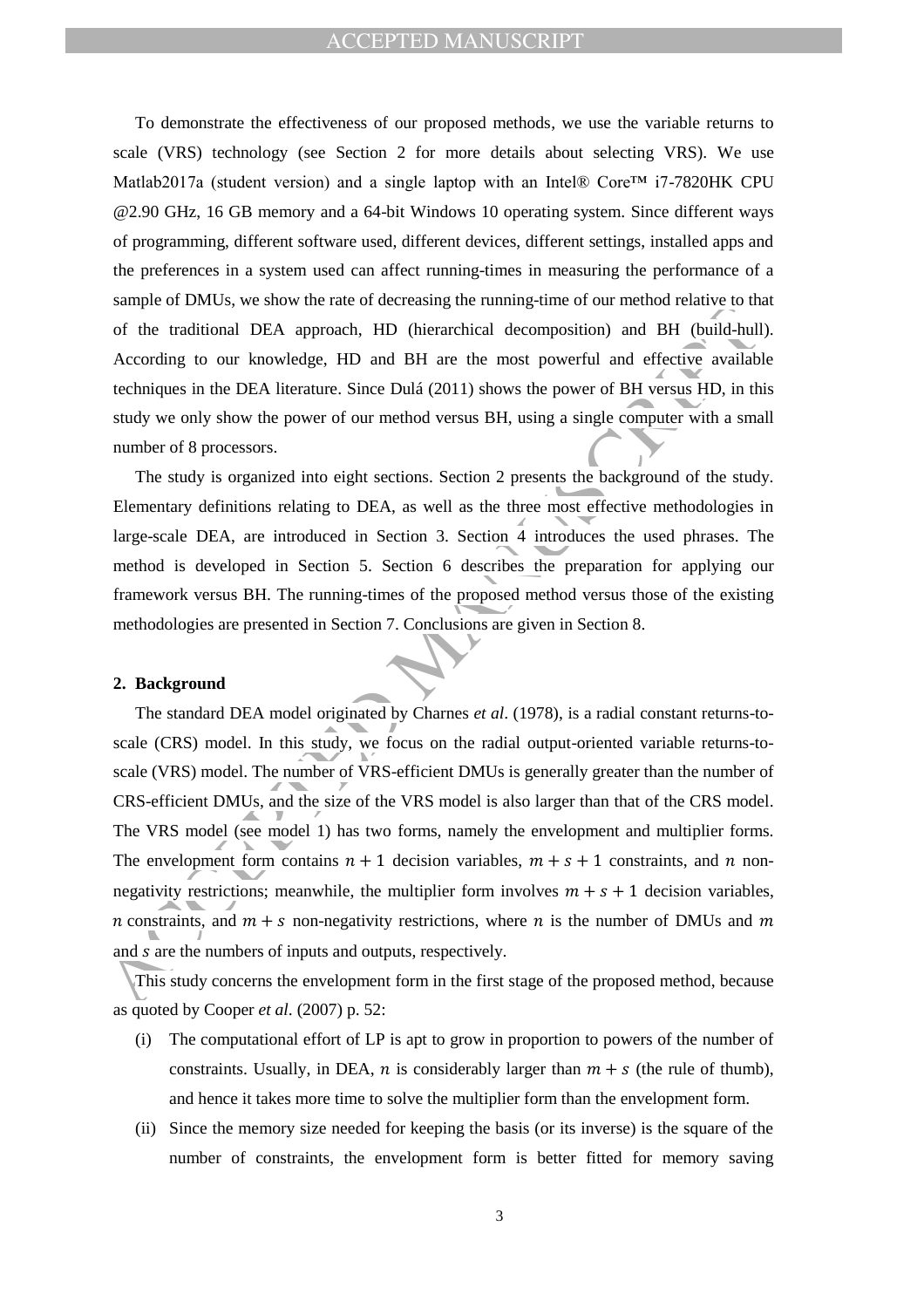purposes.

(iii) The multiplier form fails to provide a max-slack solution.

(iv) The interpretations of the envelopment form are more straightforward.

It is obvious that after the first stage of HD, BH, and our method, any DEA models (envelopment forms or multiplier forms) can be used to evaluate the performance of DMUs.

Moreover, the VRS model should be solved *n* times (once for each DMU) and consequently, as the cardinality increases, the number of decision variables increases, which leads to a significant increase in the number of required computations. Therefore, powerful computer systems in terms of memory capacity, CPU time, and advanced software, are needed to run a simple traditional DEA model such as the VRS model (see also Dulá, 2008).

as the valuation tensor of a time of extended valuation. Therefore, were the computed significant increase in the number of required computations. Therefore, powerful computes systems in terms of memory capacity. CPU time Since the work of Ali (1993), several methods have been developed to initially find the set of efficient DMUs (called Stage 1) - in order to decrease the number of decision variables by removing the decision variables associated to inefficient DMUs - and, after that, apply the desired DEA model to measure the performance of the remaining inefficient DMUs. Ali (1993) suggests finding the non-dominated DMUs first and then updating the number of decision variables of a DEA model by gradually dropping the related decision variables to known inefficient DMUs. Barr and Durchholz (1997) followed the suggestions of Ali (1993) and used an HD procedure to partition DMUs into smaller groups, with approximately equal size. They also used several processors in parallel to decrease the computation time for measuring the performance scores of all DMUs. Dulá *et al*. (1998) proposed an approach to identify a minimal set of DMUs from which to extract the production possibility set that will allow one to obtain DEA results. Dulá and Thrall (2001) developed a method to deal with the four returns to scale technologies. From their approach, the non-decreasing/non-increasing returns to scale efficient DMUs can be extracted from the VRS-efficient DMUs, and from these three sets of efficient DMUs the set of CRS-efficient DMUs can be obtained. Dulá (2008) showed that the computation time to apply a traditional DEA model is nearly quadratic relative to the number of DMUs, and it is linear relative to the numbers of inputs and outputs (see also Dulá and López, 2009). Korhonen and Siitari (2009) proposed a hierarchical decomposition procedure with lexicographic parametric programming to decrease DEA computational burden when dimension is small. Chen and Cho (2009) also suggested an accelerating procedure to deal with large-scale VRS problems when the dimension is small. Dulá (2011) established a BH algorithm which can be used for all four returns to scale technologies to obtain DMUs' DEA scores in a timely manner. Dulá and López (2013) explored theoretical and computational challenges of frontier analysis when large sets of data are present. They provide a theoretical framework and specialized tools to deal with large-scale data in dynamic situations when data are constantly changed. Chen and Lai (2017) also proposed an algorithm to address the problem of LP size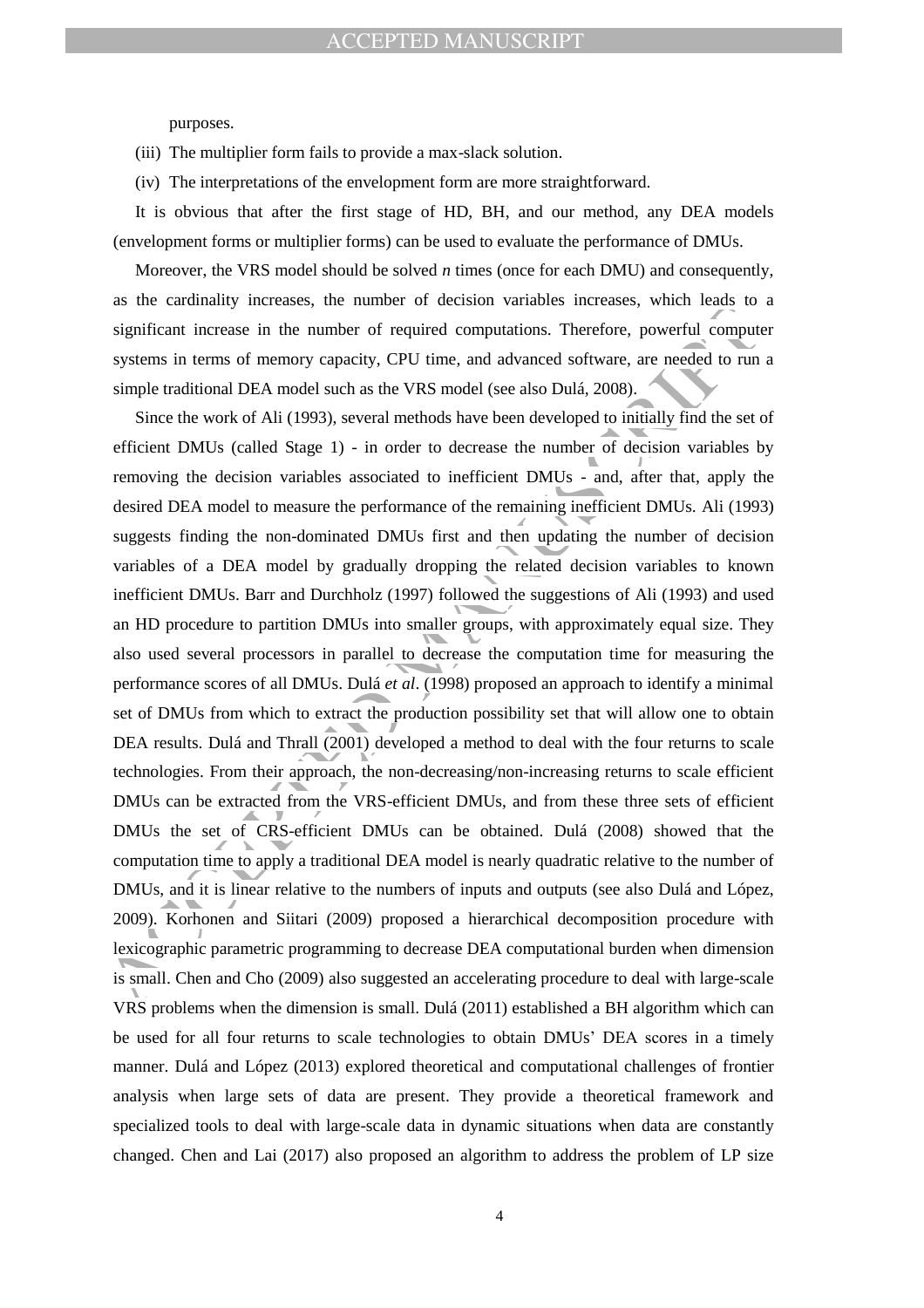limitations for calculating the radial efficiency when large-scale data are present. From their algorithm LPs can be solved within a reasonable number of iterations without incurring extra running-time. The authors also highlighted that their algorithm is not designed to compete with other algorithms.

In this study, we propose a robust framework, including five simple steps, to substantially reduce the computation time of large-scale DEA, in comparison with the available techniques.

#### **3. Introducing the used phrases**

**3. Introducing the used phrases**<br>We first provide some elementary definitions to clarify the concepts and the meaning of iterminology used in this study. Suppose that a set  $\mathfrak{D}$  includes *n* observations DMU<sub>I</sub>, (*j* We first provide some elementary definitions to clarify the concepts and the meaning of the terminology used in this study. Suppose that a set  $\mathfrak D$  includes n observations DMU<sub>i</sub>, 1, ..., n), where each DMU<sub>i</sub> has m non-negative inputs  $x_i = (x_{1i}, ..., x_{mi})$  and s non-negative outputs  $y_i = (y_{1i}, ..., y_{si})$ . We have the following definitions (Cooper *et al.*, 2007):

**Definition 1**: DMU<sub>A</sub> dominates DMU<sub>B</sub> if, and only if, (i)  $x_A \le x_B$  and (ii)  $y_A \ge y_B$ .

- **Definition 2:** Let  $\mathfrak{N}_A$  be the set of all DMUs that dominate DMU<sub>A</sub>. DMU<sub>A</sub> is a non-dominated DMU if  $\mathfrak{N}_A = \{DMU_A\}$ , and the whole set of such DMUs is called the set of nondominated DMUs, denoted by  $\mathfrak{N}.$
- **Definition 3**: DMU<sub>A</sub> is called an efficient DMU if and only if it is dominated neither by any other DMUs nor by any virtual DMUs (generated by linear combinations of the other DMUs). The set of efficient DMUs is denoted by  $\mathfrak{F}$ .

Obviously, the set of non-dominated DMUs is a subset of the set of all observations, i.e.,  $\mathfrak{N} \subseteq \mathfrak{D}$ . The set of efficient DMUs is also a subset of the set of non-dominated DMUs, i.e.,  $\mathfrak{F} \subseteq \mathfrak{N}$ . In addition, a non-dominated DMU is not necessarily an efficient DMU, i.e.,  $\mathfrak{N} \nsubseteq \mathfrak{F}$ .

The standard VRS model (output-oriented) in envelopment form (Banker *et al*., 1984) is as follows, where  $\overline{DMU}_l$   $(l = 1, ..., n)$  is under evaluation.

$$
\max \varphi_l
$$
\ns.t.\n
$$
\sum_{j=1}^n \lambda_j x_{ij} \le x_{il}, i = 1, ..., m,
$$
\n
$$
\sum_{j=1}^n \lambda_j y_{rj} \ge \varphi_l y_{rl}, r = 1, ..., s,
$$
\n
$$
\sum_{j=1}^n \lambda_j = 1,
$$
\n
$$
\lambda_i \ge 0, j = 1, ..., n.
$$
\n(1)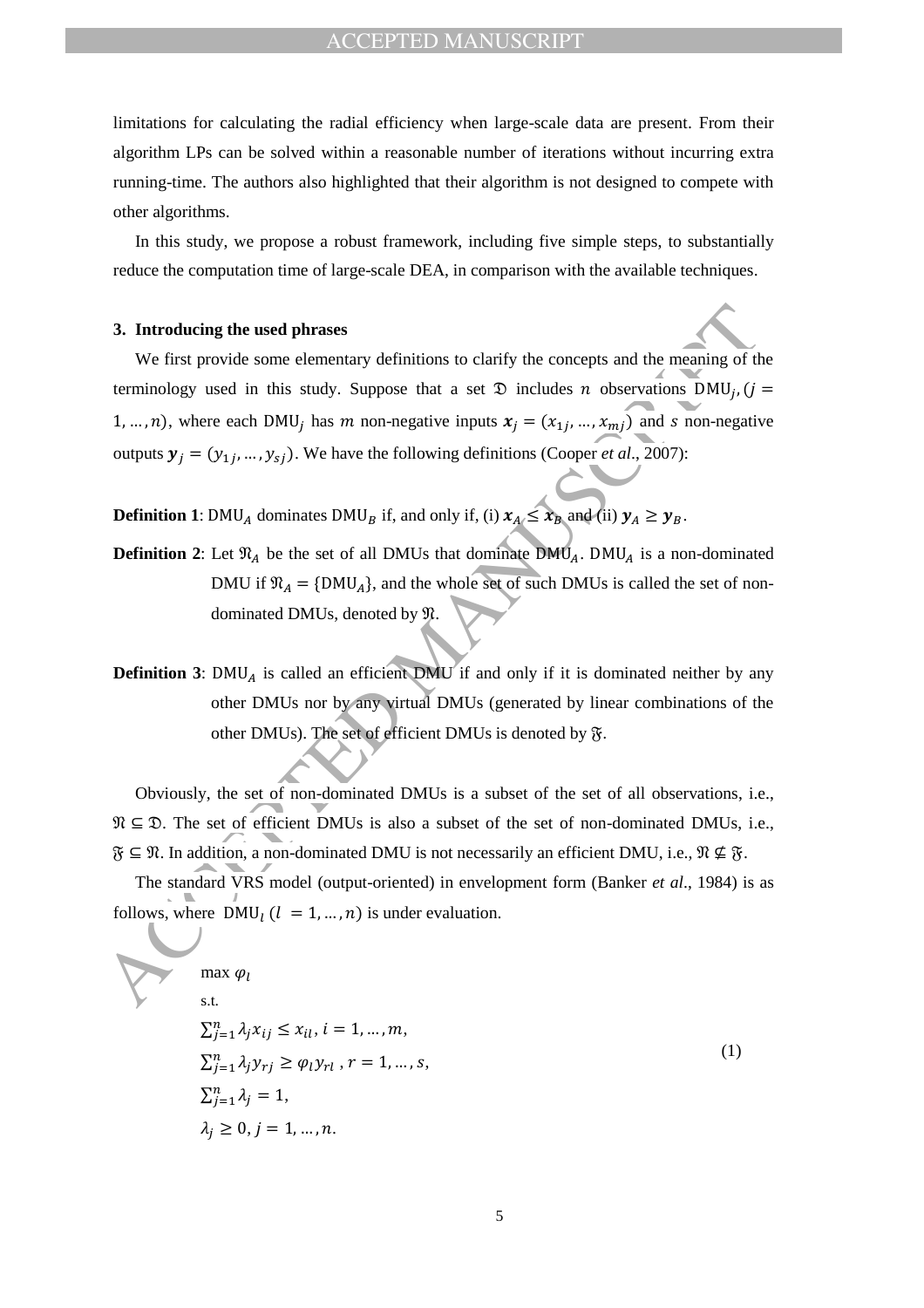Assume that a subsample of size p, denoted by  $\mathcal{D}^S$ , is given from the set of observations, i.e.,  $\mathfrak{D}^S \subseteq \mathfrak{D}$ . In general, p can be any natural number less than or equal to n, i.e.,  $|\mathfrak{D}^S| = p \le n$ . We note that,  $\mathfrak{D}^S \cap \mathfrak{F}$  can be an empty set. We let  $DMU_k^S = (x_k^S, y_k^S)$ , for  $k = 1, ..., p$ , denote the selected DMUs in the subsample  $\mathfrak{D}^S$ . The radial VRS model, based upon the subsample  $\mathfrak{D}^S$ where DMU<sub>l</sub>  $(l = 1, ..., n)$  is under evaluation, is formulated as follows:

> max  $\varphi_l^S$ s.t.  $\sum_{k=1}^{p} \lambda_k x_{ik}^S \le x_{il}, i = 1, ..., m,$  $\sum_{k=1}^{p} \lambda$  $_{k=1}^{p} \lambda_{k} y_{rk}^{S} \ge \varphi_{l}^{S} y_{rl}$ ,  $r = 1, ..., s$ ,  $\sum_{k=1}^p \lambda_k = 1$ ,  $\lambda_k \geq 0, k = 1, ..., p.$

**Definition 3**: DMU<sub>l</sub> is called *best-practice* if, and only if,  $\varphi_l^{S*} = 1$ . A best-practice DMU is not necessarily efficient. The set of best-practices in  $\mathcal{D}^S$  is denoted by  $\mathcal{B}^S$ . We also call  $\varphi_l^{S^*}$ , the sub-efficiency score of DMU<sub>i</sub>.

(2)

max  $\hat{q}_1^2$ <br>
st.<br>  $\sum_{k=1}^{p} \lambda_k x_{0k}^2 \le x_{0k}$ ,  $i = 1,..., m$ ,<br>  $\sum_{k=1}^{p} \lambda_k y_{pt}^2 \ge \varphi_1^5 y_{rt}$ ,  $r = 1,..., s$ ,<br>  $\sum_{k=1}^{p} \lambda_k = 1$ ,<br>  $\lambda_k \ge 0$ ,  $k = 1,..., p$ .<br> **Definition 3:** DMU<sub>i</sub> is called *bost-practice* if, and only if, The number of decision variables in model (2) is  $p + 1$  in comparison with that of model (1) which has  $n + 1$  variabes. Therefore, using model (2), where  $p \ll n$ , we deal with an LP problem with a much smaller number of decision variables, and therefore the running-time to solve the VRS model (2) decreases substantially. In general, increasing the number of decision variables in an LP results in increasing the running-time to solve that LP. For example, the running-time to solve model (2) with size 20,000 and 2+2 input-output is 0.5062 seconds, on average, whereas the running-time to solve model  $(2)$  with size 2,000 and 2+2 dimensions is 0.0085 seconds, on average. In theory, the smaller number of decision variables in model (2), the lower required running-time for estimating the performance of all DMUs (e.g., see Barr and Durchholz, 1997). When the subsample includes all efficient DMUs, model (2) is equivalent to the standard VRS model (1) (see Ali, 1993).

Ali (1993) suggests eliminating the corresponding lambdas of dominated DMUs from models (1) and (2). He mentions that there might be a small number of totally dominated DMUs in the sample, nonetheless, such preprocessing for large-scale data is worthwhile. For example, for a set of 20,000 DMUs with 10+10 dimensions where each input (output) is uniformly distributed on the interval [10, 20], there are more than 98.8% non-dominated DMUs in the sample, on average. We do not consider these enhancements for either of the used framework (including our framework) to have transparent comparisons between the existing frameworks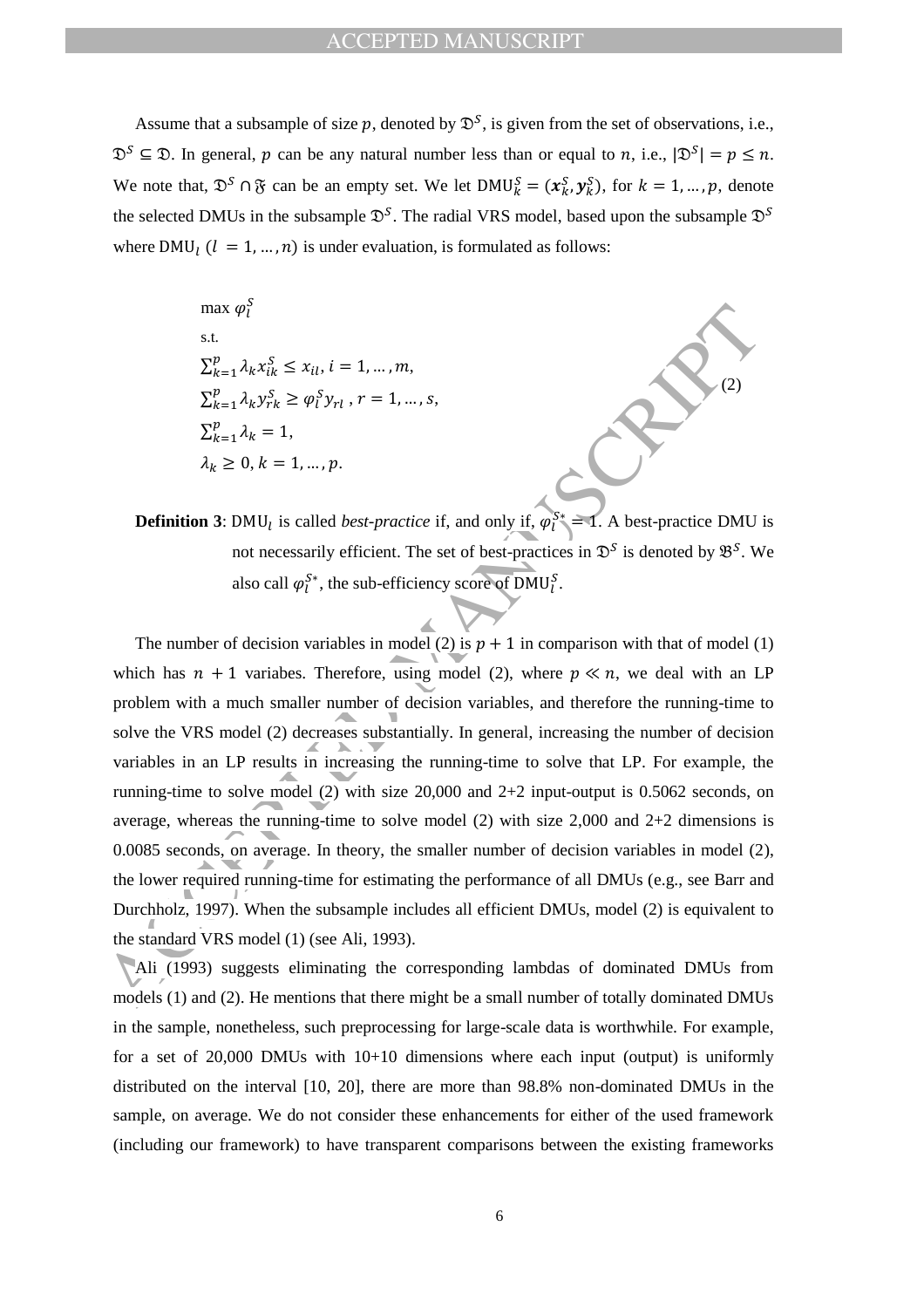and a better understanding of their performances. We now introduce the most well-known methods to decrease the running-time for large-scale data.

#### *3.1. RBE (Restricted Basis Entry)*

An RBE procedure was proposed by Ali (1993) to decrease the size of the VRS LP gradually. The process starts by evaluating a DMU using model (1) which has  $n + 1$  decision variables (*n* non-negative variables  $\lambda$  and a free variable  $\varphi$ ). If the evaluated DMU is inefficient, its corresponding variable lambda is removed from model (1); thus, the model has *n* decision variables in the next iteration. The size of the LP decreases gradually, and it is constant when all inefficient DMUs from the sample are removed. See Dulá (2008) for a detailed discussion on RBE and related enhancements.

valuates on interesting warreleve and a tree valuate of  $\psi$ . The counterpart of the state of the state of the state of the state of the state of the state of the state of the state of the state of the state of the state The main weakness of RBE is that the LPs are not independent of one another, unlike in the traditional approach. In other words, RBE is useful when few resources are available because when evaluating a set of 100K DMUs, 100K computers are used in parallel, the traditional approach does not need any improvement. However, RBE is not comparable with BH, therefore, we do not compare our approach with this procedure in this study. It should be noted here that the aim of parallel processing is driving all computations among different processors attached to the same computer. In other words, in this approach, the running-time decreases while the number of computations is fixed. In contrast to this approach, the aim of our suggested approach is reducing the number of computations which leads to improving the required running-time. It is plain to verify that applying a parallel approach to solve the reduced computations in our approach will lessen the running-time as well.

#### *3.2. HD (Hierarchal Decomposition)*

Barr and Durchholz, (1997) proposed HD as a mechanism to partition a given sample of *n* DMUs into Q blocks. HD needs three parameters to be introduced by the user, denoted by  $b, \beta$ and  $\gamma$ . The size of each block is at most  $b$ . The method is started by finding best-practices of each block, and then is repeated for the set of all found best-practices. In each run, the number of blocks is decreased, while the size of the blocks is increased using parameter  $\gamma$ . The process is stopped when the proportion of best-practices within all blocks is greater than the parameter  $\beta$ . The obtained best-practices in the last run are aggregated into one block in order to identify efficient DMUs. Now, the remaining DMUs are evaluated. For more details about the performance of HD see Barr and Durchholz, (1997), Dulá (2011) and Zhu *et al*. (2018).

Although more than *n* LPs might be solved in HD implementation, the procedure is very useful to decrease the running-time of evaluating large-scale DMUs where several processors are used in parallel. In other words, unlike RBE and similar to the traditional approach, the LPs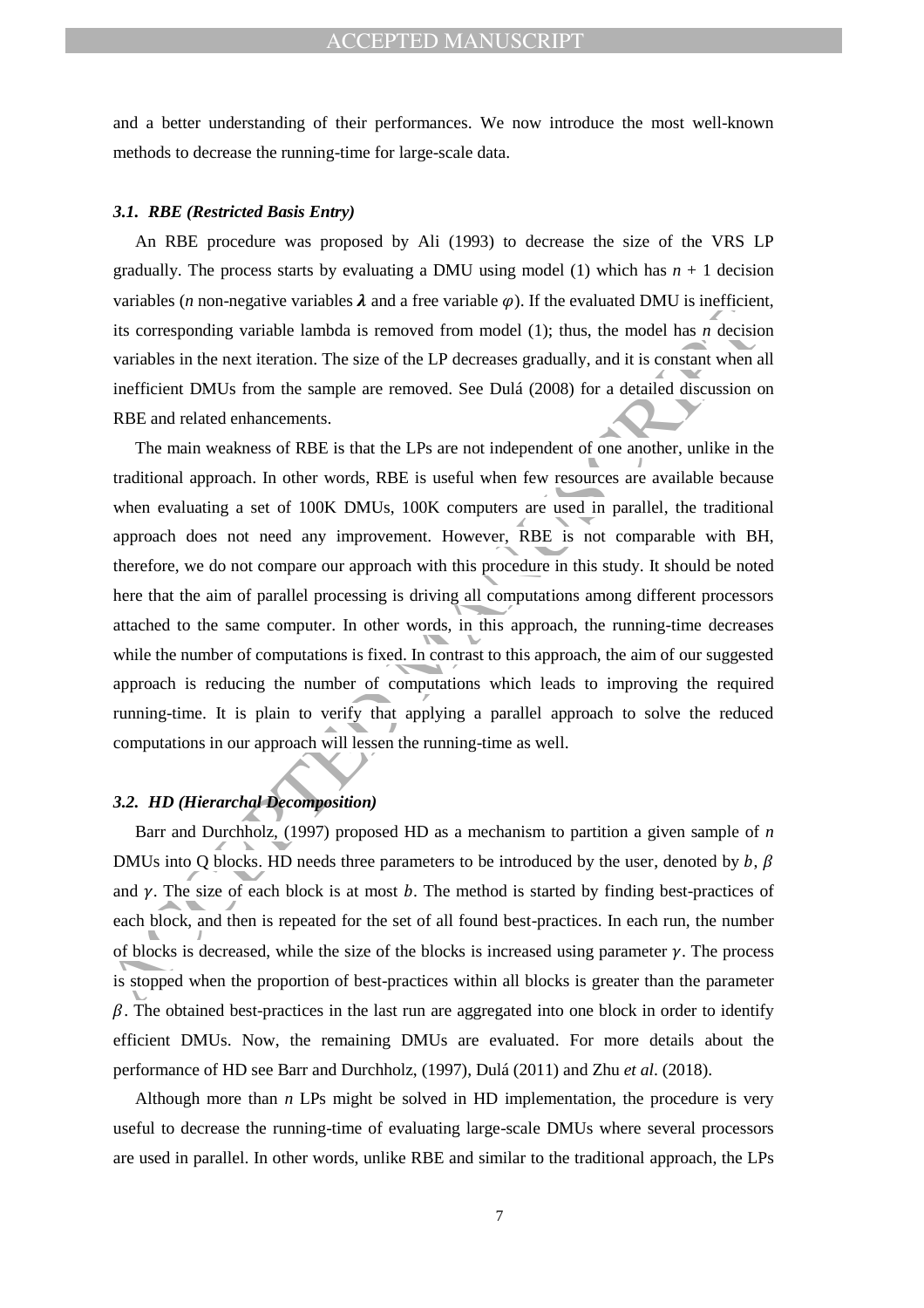in any block are independent of those in other blocks. Therefore, having several processors (or workers) in parallel substantially decreases the running-time and HD can be much faster than RBE. In addition, both HD and RBE can be combined to increase the performances of each other when few resources are available. See Dulá (2011) for the performance of HD versus BH.

#### *3.3. BH (Build-Hull)*

As quoted by Dulá and López (2013), BH is one of the fastest methods to find all efficient DMUs. BH can be introduced as the inverse of RBE, as the size of the used LP is gradually increased until all efficient DMUs are determined. BH uses model (3) and its dual (Dulá, 2011, p. 286).

*u* is quoted by Data and Eopez (2015), *u* is one of the interest methods to find an effect  
\nDMUs. BH can be introduced as the inverse of RBE, as the size of the used LP is gradual  
\nincreased until all efficient DMUs are determined. BH uses model (3) and its dual (Dulá, 201  
\np. 286).  
\nmin 
$$
\alpha_l
$$
  
\ns.t.  
\n
$$
\sum_{k=1}^{p} x_{ik} \lambda_k - \alpha_l \le x_{il}
$$
,  $i = 1,...,m$ ,  
\n
$$
\sum_{k=1}^{p} \lambda_k = 1,
$$
  
\n $\lambda_k \ge 0, k = 1,...,p$ ,  
\n $\alpha_l \ge 0$ .  
\nThe number of variables in the first LP in BH is 2 and is, at most, equal to the number  
\nefficient DMUs in the sample. BH uses a minimal number of DMUs to envelope all DMUs an  
\nfind sufficient DMUs one at a time, where each LP is dependent on the other LP in each  
\niteration (similar to LPs in RBE and unlike HD). BH can be used when the dimension (t  
\nnumber of inputs and outputs) and/or the density (the proportion of efficient DMUs) are large  
\nwhen there are not enough available resources.  
\nIn general, in the first iteration,  $p = 1$  and model (3) has only two decision variables (i.e.,  
\nlambda and an alpha). The first DMU is selected using Ali's (1993) theorem which says  
\nDMU with the largest value of the first output lies on the efficient frontier''. After that, a DM  
\nis evaluated. If the DMU belongs to the corresponding hull generated by the first selected  
\nefficient DMU, then  $\alpha^* = 0$  in model (3). Otherwise, the evaluated DMU might lie on the

The number of variables in the first LP in BH is 2 and is, at most, equal to the number of efficient DMUs in the sample. BH uses a minimal number of DMUs to envelop all DMUs and finds efficient DMUs one at a time, where each LP is dependent on the other LP in each iteration (similar to LPs in RBE and unlike HD). BH can be used when the dimension (the number of inputs and outputs) and/or the density (the proportion of efficient DMUs) are large or when there are not enough available resources.

In general, in the first iteration,  $p = 1$  and model (3) has only two decision variables (i.e., a lambda and an alpha). The first DMU is selected using Ali's (1993) theorem which says "a DMU with the largest value of the first output lies on the efficient frontier". After that, a DMU is evaluated. If the DMU belongs to the corresponding hull generated by the first selected efficient DMU, then  $\alpha^* = 0$  in model (3). Otherwise, the evaluated DMU might lie on the efficient frontier, that is, the evaluated DMU is in an unresolved situation. Now, the dual LP is solved for the unresolved DMU and based upon its optimal solutions and a Dulá's (2011) theorem, an efficient DMU is obtained and its corresponding lambda is added to model (3). If the earlier unresolved DMU does not belong to the new generated hull, the process is continued and another efficient DMU is added to model (3); otherwise, the unresolved DMU is an inefficient DMU, and the same process is continued for a new DMU. The process stops when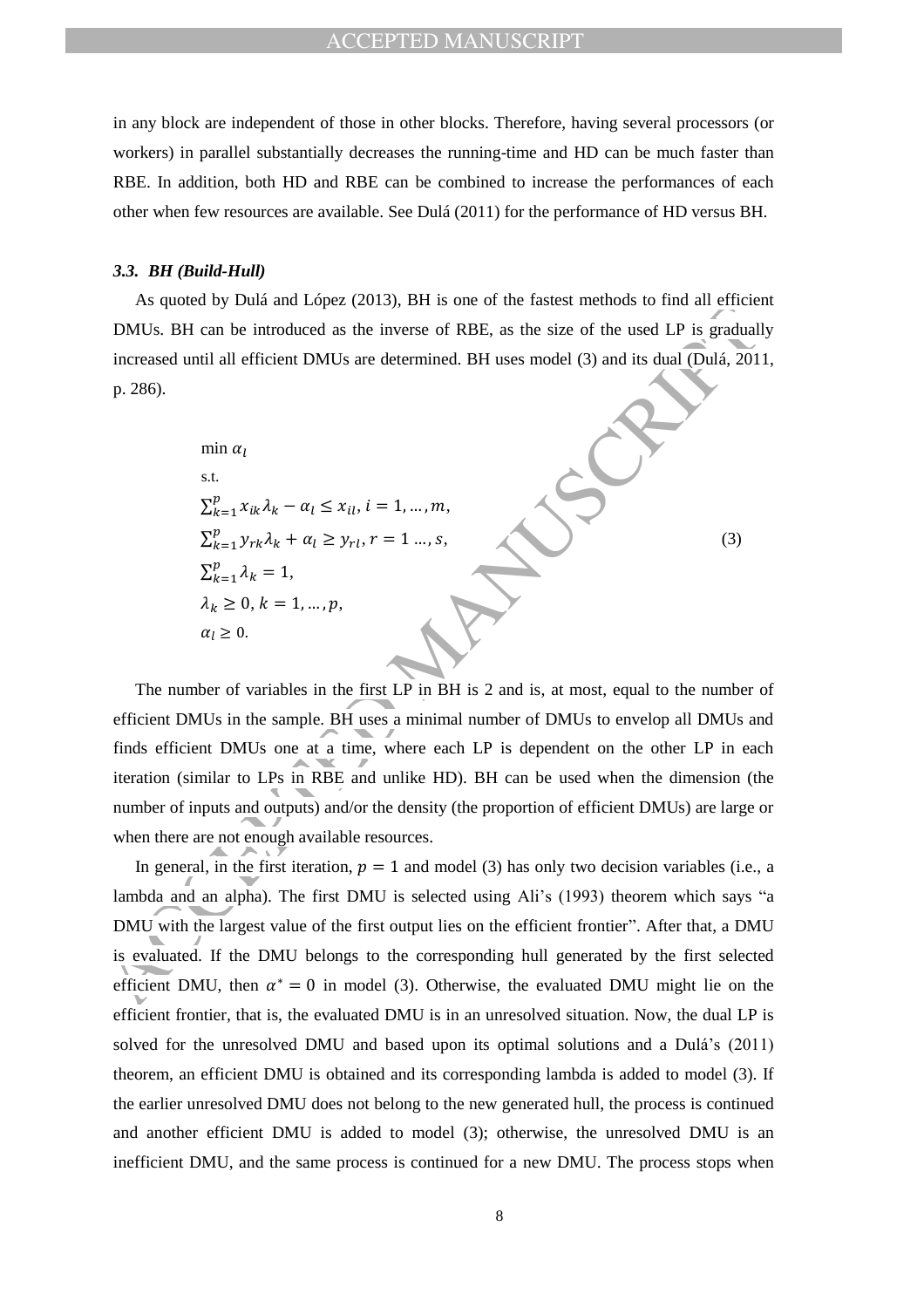there is no DMU to be evaluated.

In this study, we propose a new method which is significantly faster than all existing procedures, including BH, and without the need for a supercomputer or a set of parallel computers.

#### **4. The proposed framework**

We suggest the following algorithm to introduce our framework.

- 1. Start,
- 2.  $\mathfrak{D} \leftarrow$  get a sample of DMUs,
- 3.  $\mathfrak{D}^S \leftarrow$  select a subsample of  $\mathfrak{D}$ .
- 4.  $\mathfrak{B}^S \leftarrow \text{find best-practices in } \mathfrak{D}^S,$
- 5.  $\mathfrak{E} \leftarrow$  find exterior DMUs in  $\mathfrak{D} \backslash \mathfrak{D}^S$  respect to the hull of  $\mathfrak{B}^S$ ,
- 6. If  $\mathfrak{E} = \{\}$ , then  $\mathfrak{F} = \mathfrak{B}^S$  and all DMUs are already evaluated (go to 7). Otherwise,
	- 6.1.  $\mathfrak{F} \leftarrow$  find best-practice DMUs in  $\mathfrak{D}^S \cup \mathfrak{E}$ ,
	- 6.2. Evaluate DMUs in  $\mathfrak{D}(\mathfrak{D}^S \cup \mathfrak{E})$  respect to the  $\mathfrak{F}$ 's hull,
- 7. End.

We note that when the sample's density is small, the procedure can be ended in Step 6 above; hence decreasing the running-time substantially. In such a case, the selected subsample  $\mathfrak{D}^S$  includes all efficient DMUs, i.e.,  $\mathfrak{F} \subseteq \mathfrak{D}^S$ . Theoretically, when  $\mathfrak{F}$  is not an empty set and its cardinality is large, we can expect a large density and presume a longer time to evaluate DMUs.

Access the state of DMUs,<br>
2.  $\mathfrak{D} \leftarrow$  get a sample of DMUs,<br>
3.  $\mathfrak{D}^5 \leftarrow$  select a subsample of DMUs,<br>
4.  $\mathfrak{B}^5 \leftarrow$  find test-practices in  $\mathfrak{D}^5$ ,<br>
6. If  $\mathfrak{E} = \{\}$ , then  $\mathfrak{F} = \mathfrak{B}^5$  and all Our framework can also be introduced as an HD procedure with the difference being that instead of partitioning DMUs into several blocks and evaluating each block, we only use a subsample of DMUs (i.e., one block) and evaluate all other DMUs (i.e., DMUs in other blocks) based upon the selected subsample. The impact of this simple difference is profound in comparison with the existing procedures, such as BH. In addition, our procedure has all of the abilities of HD, but not vice versa. For example, our procedure has the ability of parallel processing, the most useful ability of HD. In contrast, HD always needs to evaluate remaining inefficient DMUs after finding all efficient DMUs, unlike our procedure which can be completed in Stage 6 above, without executing Steps 6.1 and 6.2. Moreover, for our procedure, the required number of efficient DMUs to build the hull is always less than or equal to that of HD. Indeed, HD uses all efficient DMUs to build the hull, even if they lie on a line-segment.

#### *4.1. Selecting a subsample*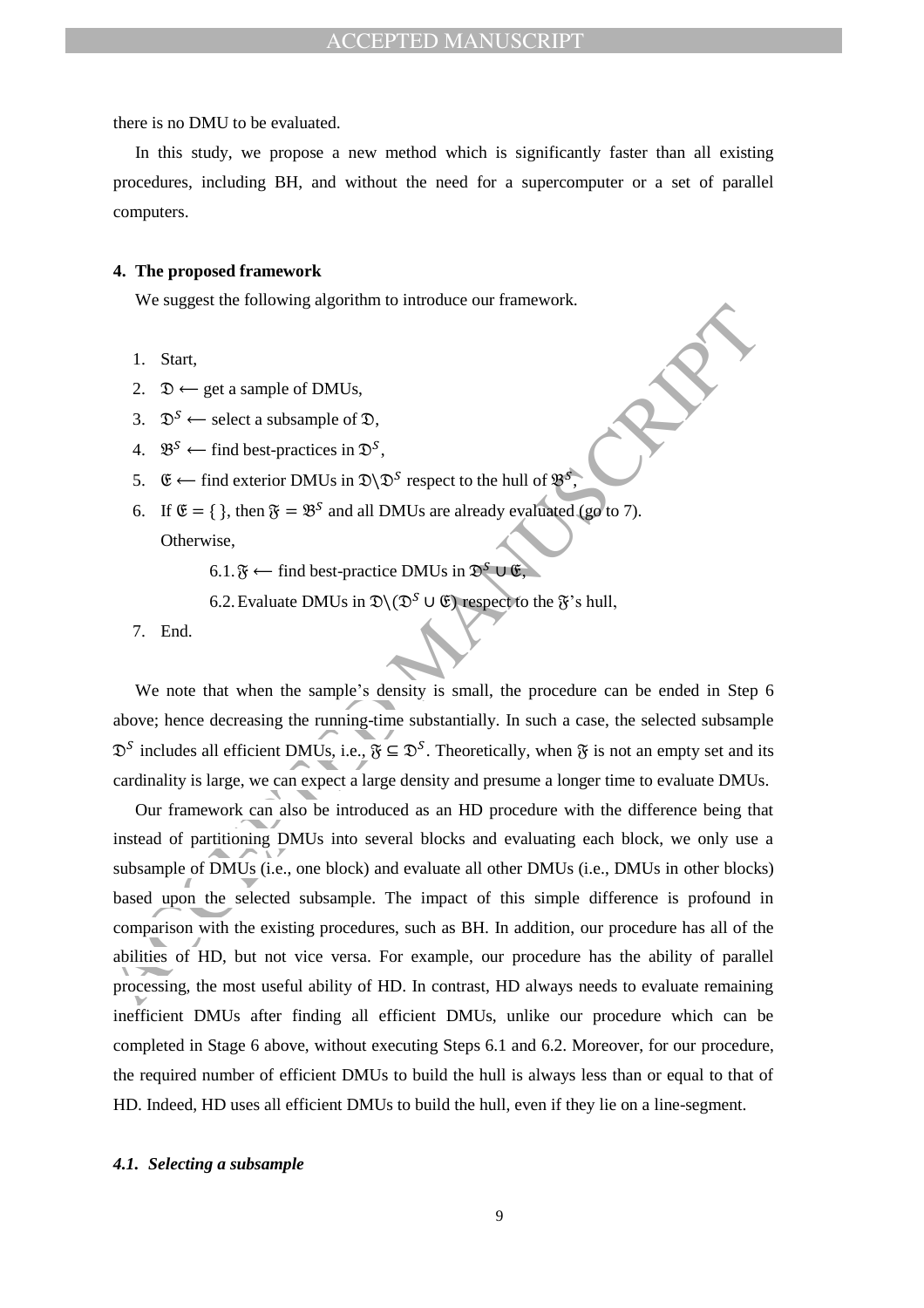Assume that for a given set of *n* DMUs,  $\mathcal{D}$ , we have  $p = |\sqrt{n}|$ , where  $| \cdot |$  is the rounding function which rounds the number to the nearest integer. To construct a subsample with size  $p$ , we use the following theorem proposed by Ali (1993); that is,  $DMU_l$  is located on the VRS frontier if one of the following equations holds:  $x_{il} = \min\{x_{ij} | j = 1, ..., n\}$ , for  $i = 1, ..., m$ , and  $y_{rl} = \max\{y_{rj} | j = 1, ..., n\}$ , for  $r = 1, ..., s$ . In this study, we first select such DMUs (i.e.,  $m + s$  DMUs at most); that is, for each input a DMU with minimum value (total of m DMUs), and for each output, a DMU with maximum output value (total of  $s$  DMUs) are selected. To select the rest of DMUs, we use the following pseudocode to assign a pre-score to remaining DMUs of  $\mathfrak{D}$ , in a very negligible running-time.

and for each output, a DMU with maximum output value (total of *s* DMUs) are selected. T<br>select the rest of DMUs, we use the following pseudocode to assign a pre-score to remaining<br>DMUs of D, in a very negligible running-For example, for a set of 20,000 DMUs with 10+10 dimensions, the average computation time of applying the following pseudocode (4) is only 0.31 seconds. Even if we consider a sample of 100,000 DMUs with  $2+2$  (or 10+10) dimensions and assume that all DMUs are efficient (100% density), the computation time to apply pseudocode (4) is 0.38 (or 1.87) seconds, on average.

For each unselected DMU<sub>i</sub>,

 $\{u = 0,$ 

pre-score  $j = u$ 

{For each  $i$  and  $k_i$ }

{For each  $r$  and  $k'_r$ 

 $u = u + 1$ 

 $u = u + 1$ 

If  $x_{ij} \leq k_i$ -th percentile of  $x^i$  then

If  $y_{ri} \geq k'_r$ -th percentile of  $y^r$  then

(4)

In the above pseudocode,  $x^i$  and  $y^r$  represent the i-th inputs and the r-th outputs of all DMUs,  $i = 1, ..., m$  and  $r = 1, ..., s$ ; for instance  $x^1 = (x_{11}, x_{12}, ..., x_{1n})$ . The indexes,  $k_i$  and  $k'_r$ , are changed from 0-100 and refer to the percentiles of  $x^i$  and  $y^r$ , respectively.

We sort DMUs in descending order by the assigned pre-scores, and the remaining DMUs (to construct a subsample with size  $p$ ) are selected as those having the greatest pre-scores. By such an approach, DMUs which have higher values than the third quartiles of output values and lesser values than the first quartiles of input values have more chances to be included into the subsample.

We note that, in this study, our goal is not to improve the power of pseudocode (4) because its current power is enough to show the strength of our procedure in comparison with the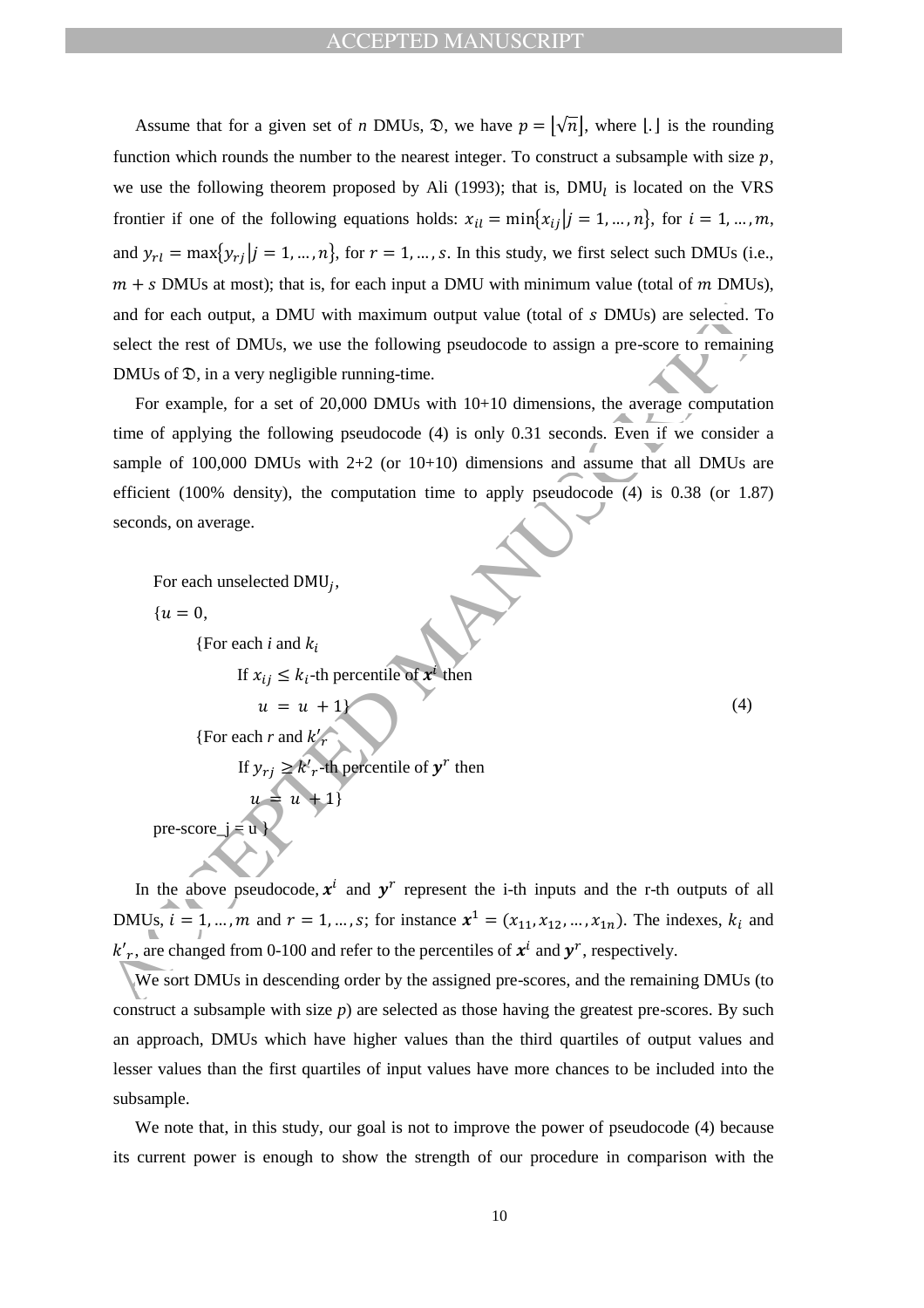available procedures and to decrease the running-time when a large-scale data is present.

It is important to recognize that out of a sample of 10,000 DMUs, we only select 100  $(=\sqrt{10,000})$  DMUs. Of course, when the density is large (e.g. 10% or more), we are aware that the subsample with size 100 does not include most of efficient DMUs, but the procedure is robust enough to determine most of inefficient DMUs in a very short period of time. In other words, this approach can decrease the original sample size to a subsample with much smaller size. Therefore, the search for finding all efficient DMUs can be continued on a subsample with high density, but with smaller size. In this step, we can also use BH, but we do not apply such an enhancement to show the power of our procedure versus BH.

When the dimension is large (e.g., 10+10) we suggest letting  $p = |min{\sqrt{mn}, n/2}|$ or  $p = \left| \min\{\sqrt{(m+s)n}, n/2\} \right|$ . However, in this study, we only let  $p = \left| \sqrt{n} \right|$  in all situations to illustrate the power of pseudocode (4).

#### **5. Preparation to apply our procedure**

#### *5.1. Computer and software*

Although we can use several computers in parallel to have a faster procedure, we used only a single computer to show the power of our framework versus BH approach. In other words, it is obvious that if we use two (or more) computers in parallel, the recorded running-time for our proposed method will be much smaller than when we use one single computer.

Size: meeting on the seater to many an entitient brows can be confining to an above only substitute the dimension is targe (e.g., 10+10) we suggest letting  $p = \left[\min\{\sqrt{mn}, n/2\}\right]$ .<br>
When the dimension is large (e.g., 10+10) The computer used is a single laptop with an Intel® Core™ i7-7820HK CPU @2.90 GHz, 16 GB memory and a 64-bit Windows 10 operating system. The CPU is a quad-core which has eight logical processors (i.e., 8 workers). We utilized Matlab2017a (student version) without combining CPLEX, and this is the same for BH as well. MATLAB allows parallel processing using a par-for-loop instead of the traditional for-loop. A par-for-loop executes a series of calculations in the loop body in parallel to decrease the running-time of calculations. For more information see https://www.mathworks.com/help/matlab/ref/parfor.html. We can change the number of workers and preferences from 1 to 8 workers. These preferences are also the same for both approaches.

We note that to execute the iterations in parallel, all interaction should be independent from one another. After finding the set of efficient DMUs, all procedures use the par-for-loop to measure the performance scores of inefficient DMUs. Therefore, the running-times to evaluate the inefficient DMUs are about the same for both procedures, except for our procedure when the algorithm is ended in Step 6 above, without executing Steps 6.1 and 6.2.

#### *5.2. Datasets*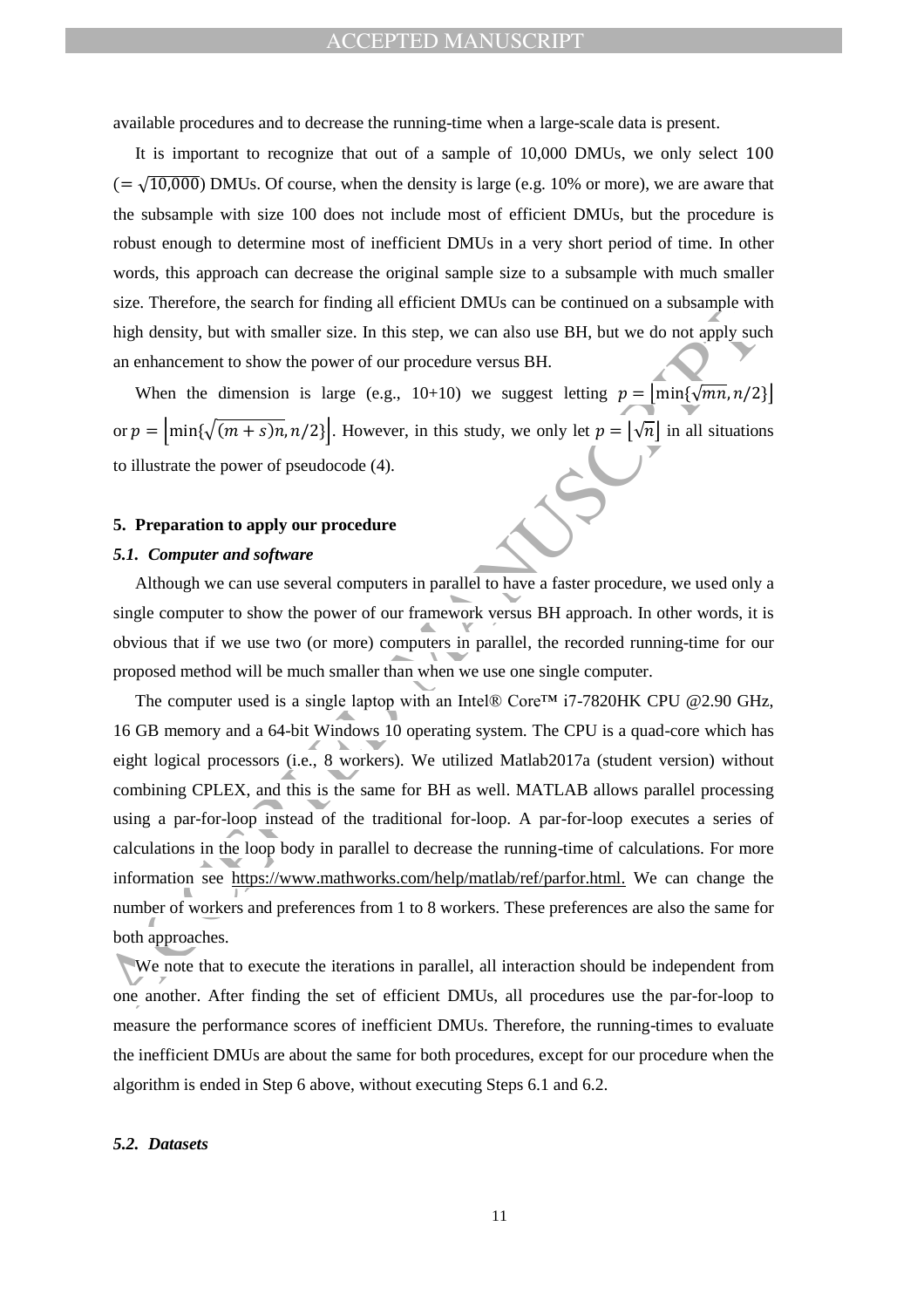ACCEPTED MANUSCRIPT

In this study, we use more than 150 samples including 102 real datasets and generated datasets using a uniform approach on the interval [10, 20]. We use a uniform distribution because neither the possible correlation between inputs and outputs nor the way of generating datasets affect the performance of our method versus BH. The following are the list of the used datasets in this study:

- Dataset 1) A real data set of power plants including 30,099 DMUs with 2+4 dimensions (2) inputs, one good output and three bad outputs). The number of VRS efficient DMUs in this data set is 2,450.
- Dataset<sub>2</sub>) 100 samples of size 10,000, which were randomly chosen from Dataset<sub>1</sub>. This dataset is examined to compare the methods on 100 real-datasets when density can be varied from one sample to another.
- Dataset\_3) The real data set of Plant Energy including 30,099 DMUs with 2+1 dimensions (2 inputs and one good output).
- Dataset\_4) Random samples generated by a uniform approach, for each 1,000, 5,000, 10,000, 15,000, 25,000, 50,000 cardinalities and  $1+1$  to  $10+10$  dimensions. This dataset is considered to compare the methods when cardinalities and dimensions increase.

For all of the above data sets, using only a single computer, the results confirm that our method has a much smaller running-time in comparison with that of BH, and the power of our method is not represented by a chance. In other words, the differences between our proposed method and BH are remarkable and, regardless of the data set, our method performs faster.

#### *5.3. Our procedure versus BH*

Clearly, the LPs in BH are not independent from one iteration to another and the algorithm waits until one integration is finished prior to starting the next iteration. In contrast, while BH solves one LP at a time, our procedure allows for solving several LPs at a time, and hence we expect to have a smaller running-time.

DMUs in this data set is 2.450.<br>
DMUs in this data set is 2.450.<br>
DMUs in this data set is 2.450.<br>
Dataset\_2) 100 samples of size 10.000, which were randomly chosen from Dataset\_1. The<br>
dataset is examined to compare the On the other hand, to see the power of our framework versus BH, assume that a sample of 10,000 DMUs with 20 known efficient DMUs (i.e., 0.2% density) is given. Also assume that there are no more efficient DMUs in the sample, but none of the procedures are aware of this situation. Our robust method simply uses the given 20 efficient DMUs, measures the performance of all inefficient DMUs, and completes the task. In contrast, BH builds the hull of the given 20 efficient DMUs first. Then, it needs to check the remaining DMUs to find whether or not there are other efficient DMUs in the sample. This means that BH evaluates each inefficient DMU one at a time until it finds out that the first given 20 efficient DMUs are the exact efficient DMUs in the sample. After this elapsed time, BH still needs to evaluate the inefficient DMUs. As a result, we can expect BH to have a weaker performance than our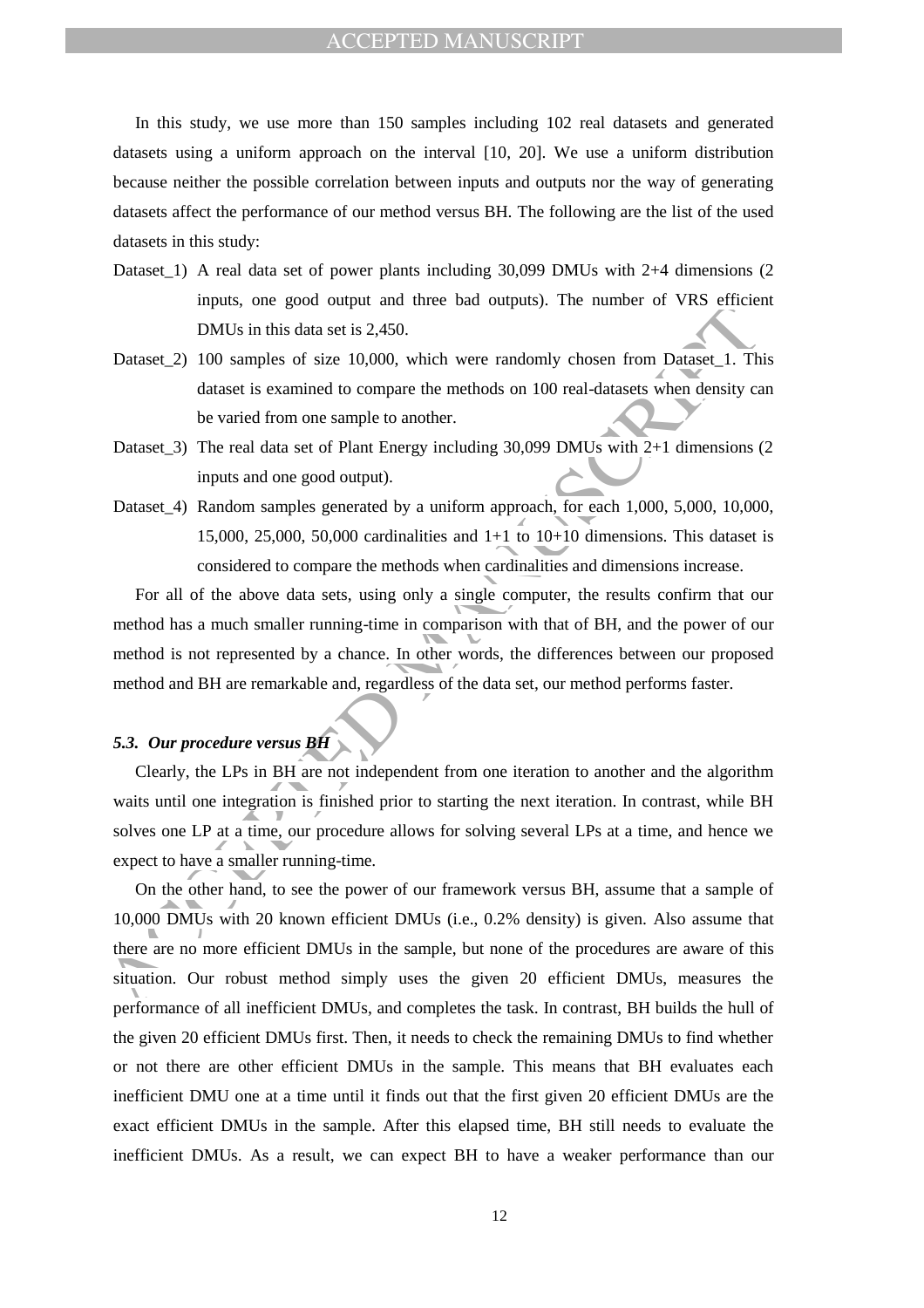method.

#### **6. The running-time of the proposed framework**

In this section, we record the running-times to find the set of efficient DMUs or the minimal number of DMUs to build the VRS hull, denoted "Stage 1", and the total running-times to measure the performance scores of all DMUs, denoted "Total". BH finds the minimal number of DMUs to build the hull. We utilize different datasets to illustrate the superiority of our method over BH.

It is obvious that, as the number of DMUs increases, the running-time for the traditional approach rises sharply (see also Dulá 2008). For example, the average running-times of the traditional approach for a set of 16,000 and 20,000 DMUs are 5,294 seconds (88 minutes) and 10,123 seconds (168 minutes or almost 3 hours), respectively. In contrast, the average runningtimes when applying our method are 63 seconds and 78 seconds (1.3 minutes), respectively.

It is already proven that BH perform faster than the traditional approach. Dulá (2011) also shows the advantages of BH versus HD. In this study, we show that our proposed method (using a single computer only) is much faster than the fastest exiting methodology.

#### *6.1. Comparing methods on Dataset\_1:*

Let the other was the number of DMUs increases of measure are appending on our DHL<br>
were BH.<br>
It is obvious that, as the number of DMUs increases, the running-time for the mathifon<br>
approach rises sharply (see also Dulá 2 The utilized data source for Dataset\_1 is the Emissions and Generation Resource Database (E-GRID). E-GRID is a comprehensive source of data on the environmental characteristics of all electric power generated in the United States. These environmental characteristics include air emissions for nitrogen oxides, sulfur dioxide, carbon dioxide, methane, and nitrous oxide. This information can be used in DEA analysis of a plant's efficiency and its impact on its carbon foot print. GRID2016 was released in February 2016, and includes data from 1996 through 2016, encompassing more than 4,600 power plants. The data for some years and some particular DMUs were not available. Overall, we could select 30,099 power plants (DMUs) and the following DEA inputs and outputs. The two inputs are (1) plant annual total heat used to generate the electricity, measured Millions of British Thermal Units (MMBtu), and (2) net generator (nameplate) capacity measured in Megawatt (MW) units. The outputs include (1) good output: the net electricity generated in MW hours (MWh), and (2-4) three bad outputs: annual NOx, SO2, and CO2 emissions, all measured in tons emitted, respectively. Each bad output is treated by subtracting the maximum value of the corresponding year with the recorded output value so that they can be used as DEA outputs (see Seiford and Zhu, 2005).

There are 2,450 VRS efficient DMUs in the sample of 30,099 DMUs. BH illustrates that the minimum number of efficient DMUs to build the hull is 84, and then measures the efficiency of DMUs with the LP problem of size 85 (84 lambdas and 1 alpha). The running-time of our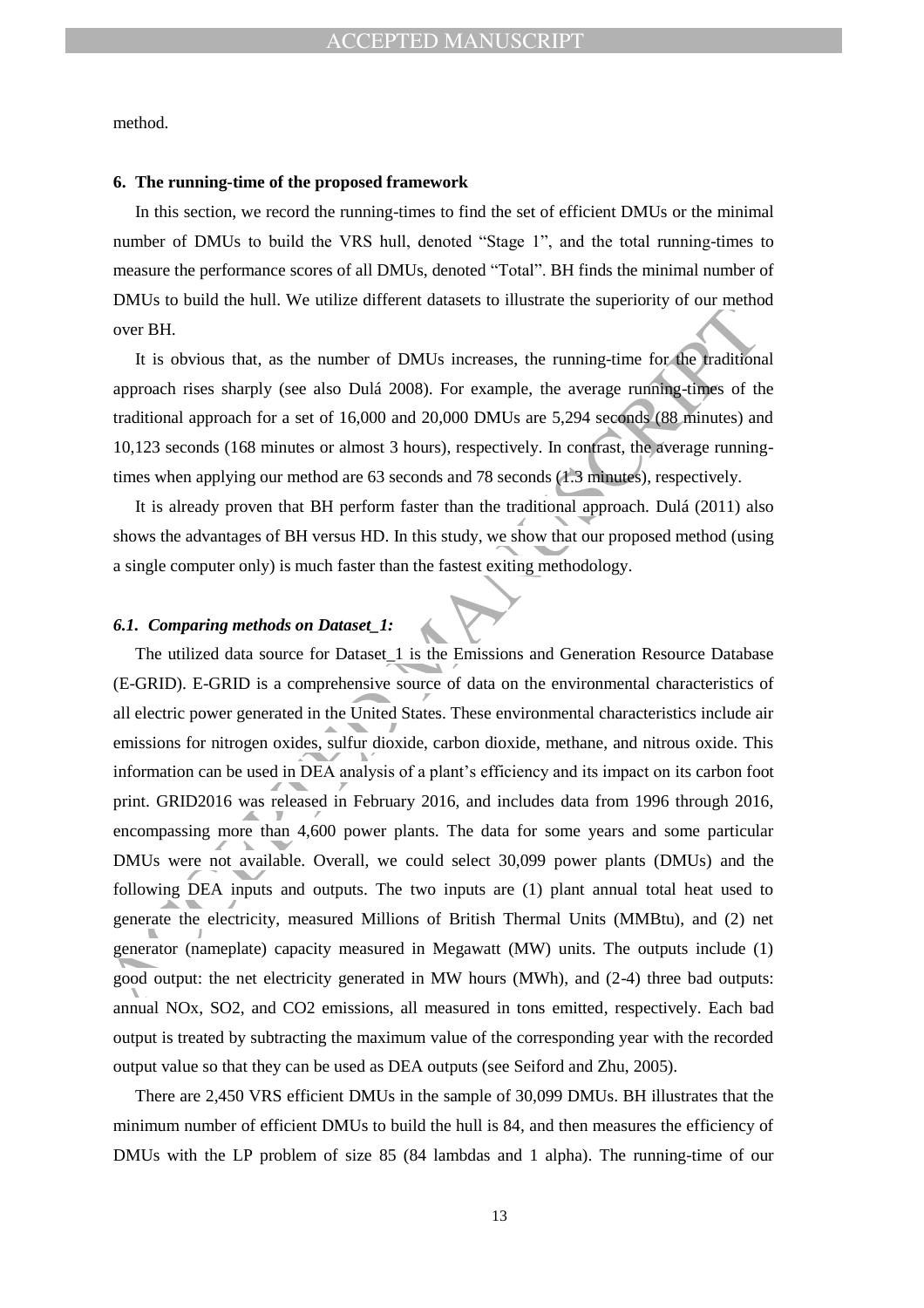method in Stage 1 (Total) is 66.16 (128.27), whereas the running-time of BH in Stage 1 (Total) is 397.45 (442.80) (see also Figure 2). It can be seen that BH uses the minimum number of DMUs to build the hull; however, it can only solve one problem at a time in Stage 1. In contrast, our method using a single computer decreases the running-time of BH by 83% in Stage 1 and 71% in Total in this example and both stages are completed before BH finds the 84 efficient DMUs to build the hull. If we use the available power of a single computer with 12 or more processors or multiple computers in parallel, the running-time of our approach sharply decreases. On the other hand, although the absolute improvement time on this dataset is 314.528 seconds (5.24 minutes), under our DEA context, assume one wants to run a bootstrapping method on Dataset\_1. The difference of 5.24 minutes will become 524 minutes (almost 9 hours) for 100 runs, and 87 hours (almost 4 days) for 1000 runs.

#### *6.2. Comparing methods on Dataset\_2:*

processes on mannipe to method and particular in the community can be community and the state of the state of the state of the state of the state of the state of the state of the state of the state of the state of the sta Our method and BH are compared on Dataset\_2, 100 real-datasets when density can be varied from one sample to another. The average running-time of our method in Stage 1 is 24.27 seconds, where the median and the third quartiles are 20.83 and 23.03 seconds, respectively, representing several outliers (see Figure 1). The average number of efficient DMUs to build the hull is 293.35 for our method. Even if we consider the outliers in this experiment, such as the maximum running-time of Stage 1 (Total) for our method (representing the weakest performance of pseudocode 4), the running-time of Stage 1, using a single computer, is just 50.62 seconds with the total of 63.04 seconds, which is still less than 84.33 (98.33) seconds, the minimum running-time of BH in Stage 1 (Total).



Figure 1: The total running-times of our method versus BH on Dataset\_2.

### *6.3. Comparing methods on Dataset\_3:*

In this experiment, dimensions are 3 and the number of efficient DMUs in the sample is 16. The minimum number of DMUs to build the hull is 15, as BH identifies.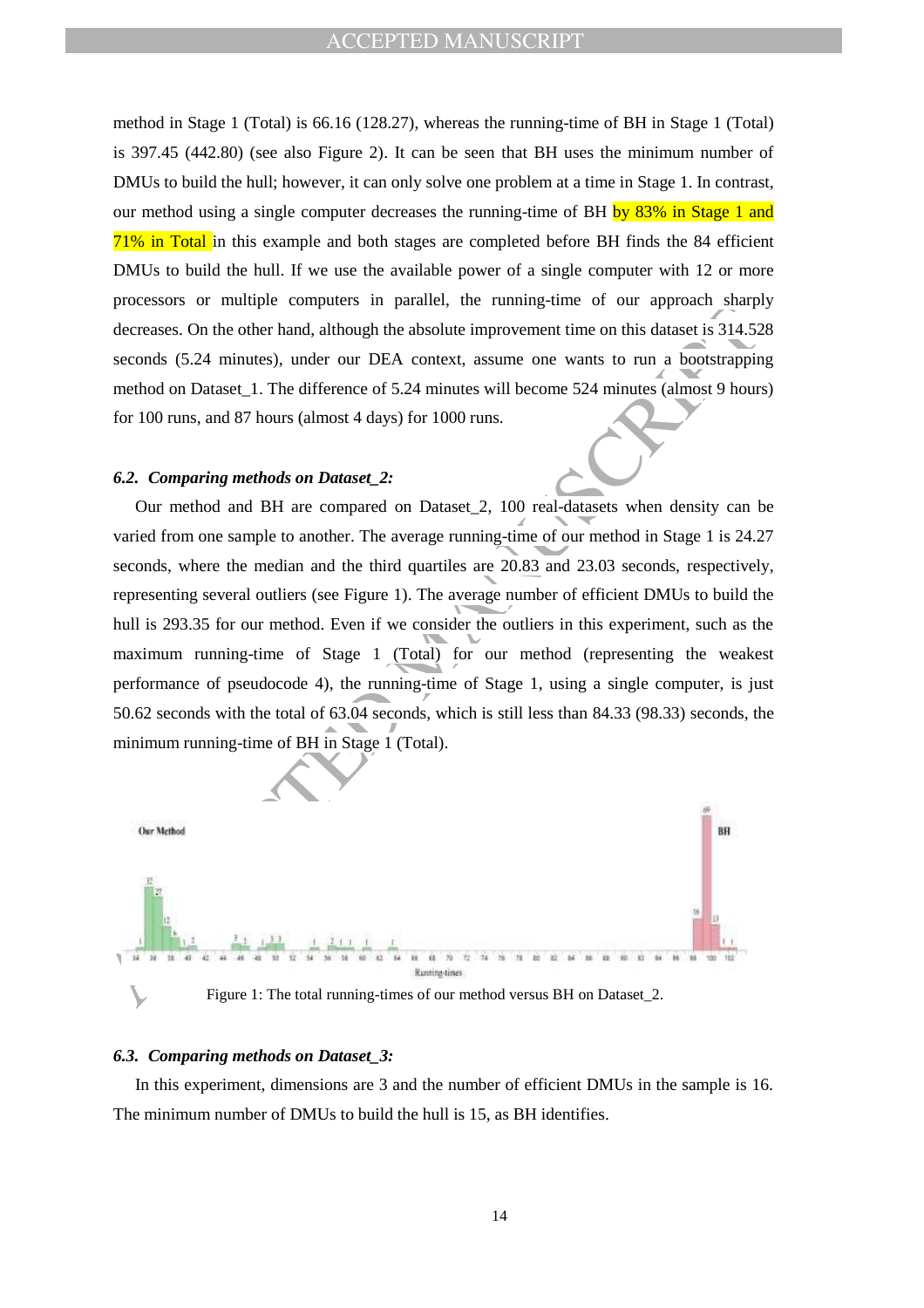### ACCEPTED MANUSCRIPT





As shown in Figure 2, our method substantially performs better than BH. The total runningtime for our model on Dataset\_1 with 2+4 dimensions is still less than the total running-time for BH on Dataset 4 with 2+1 dimensions.

**Example the results of methods** on Datasets\_1 & 3.<br>
As shown in Figure 2: Comparing the results of methods on Datasets\_1 & 3.<br>
As shown in Figure 2, our method substantially performs better than BH. The total running-<br>
f The running-times of our method in Stage 1 and Total are 52.34 and 96.92, in comparison with the running-times of BH in Stage 1 and Total 327.53 and 371.72, respectively. In other words, where our method needs only 52.3 seconds to find the efficient DMUs, BH requires 327.5 seconds to finish Stage 1. This represents that our method decreases the running-time of BH in Stage 1 by 84%. We can clearly see the advantages of our method in this situation using a single computer. Indeed, we just use the available power of the computer without adding any additional computers/processors, whereas BH solves one problem at a time. As the cardinality increases the weak performance of BH versus our approach is more transparent.

## *6.4. Comparing methods on Datasets\_4:*

In the previous subsections, we illustrate the power of our method versus BH on one real dataset with 2+1 and 2+4 dimensions. We now show that the power of our method is not determined based upon one real dataset. In addition, we compare the methods on Dataset\_3 to study the effects of the cardinality/dimension on their running-time. In this situation, the larger the cardinality, the smaller the density; and the larger the dimension, the larger the density.

As shown in Figure 3, the result summary is that, BH is very slower than our method. For instance, when dimensions are 5+5 and the cardinality is 50,000, the running-time of our method in Stage 1 is 312 seconds with Total of 1,039 seconds, whereas that of BH is 2,432 seconds in Stage 1 with Total of 3,179 seconds. This means that our method decreases the total running-time of BH in Stage 1 by 87% and in Total by 67%. The absolute difference between the running-times is also 2,140 (i.e., 35.7 minutes). Similarly, when the dimensions are 9+9 with 50,000 cardinality, the running-time of our method in Stage 1 is 78,963.60 seconds with Total of 59,994.77 seconds (16 hours), whereas that of BH is 100,551.99 seconds in Stage 1 and Total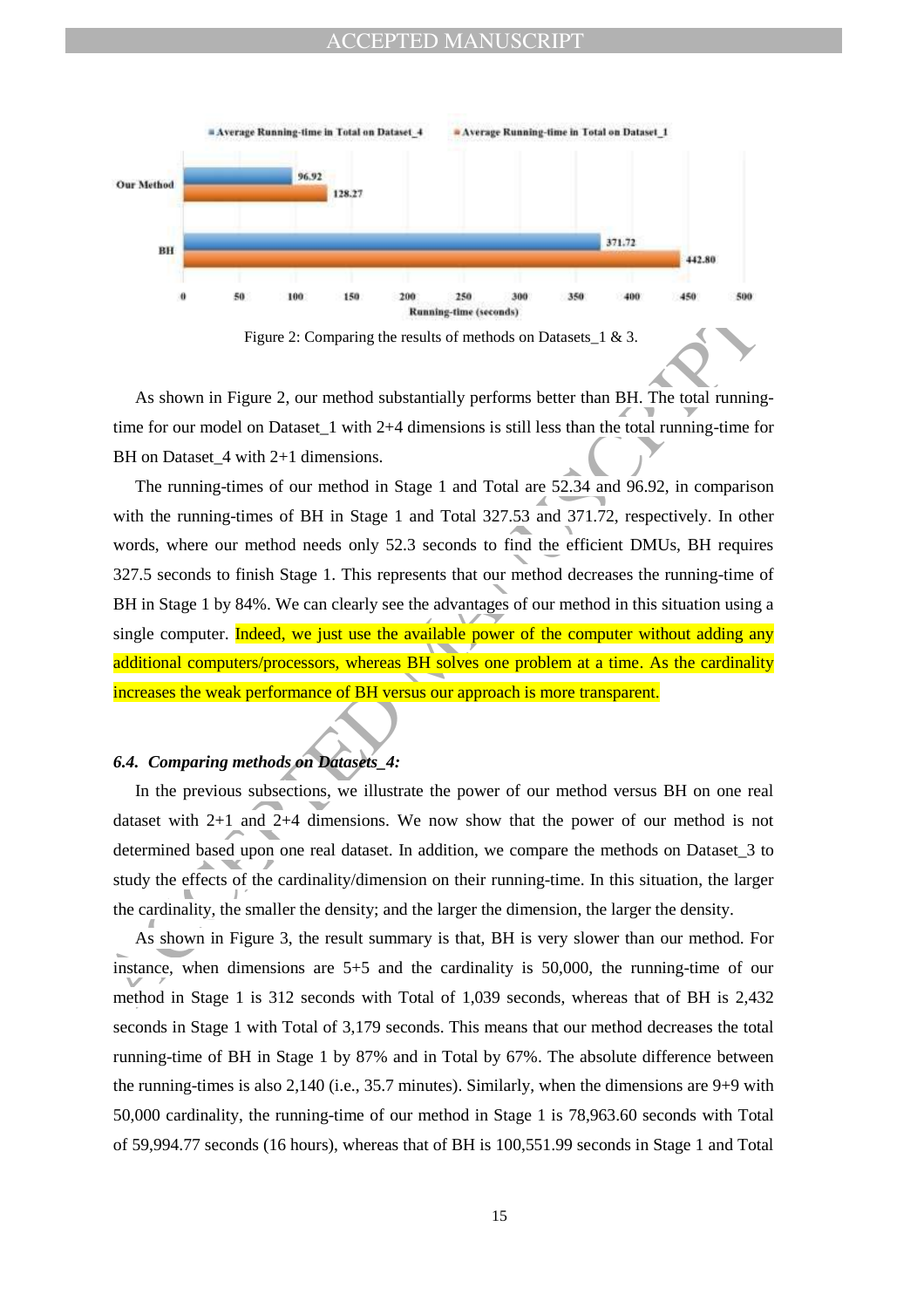is 131,863.43 seconds (one day and 12 hours). In this case, the absolute difference between running-time of our method versus BH is 71,869 seconds, representing 1,197 minutes which is almost 20 hours.

Whether the cardinality/dimension increases, our method performs much faster than BH. We emphasize that these results are measured when a single computer with the small number of 8 processors is used, and if we use a computer with more number of processors or we use two computers (or more) in parallel, BH can never be comparable with our method.

#### **7. Conclusion**

7. Conclusion<br>
We have proposed a framework to substantially decrease the numing-time to deal with large<br>
scale DEA problems. In the method, we determine the DEA scores in a very short period time<br>
in comparison with the e We have proposed a framework to substantially decrease the running-time to deal with largescale DEA problems. In the method, we determine the DEA scores in a very short period of time in comparison with the existing approaches. We discuss the pros and cons of the available methodologies and show that the proposed procedure should be the framework of choice to evaluate the performance of large-scale DEA. We have developed our method for the radial VRS model however, in a similar manner, the method can be adjusted for the other DEA models. For future research, pseudocode (4) can be improved to increase the speed of our approach. The combination of our procedure and BH can also be studied for future research.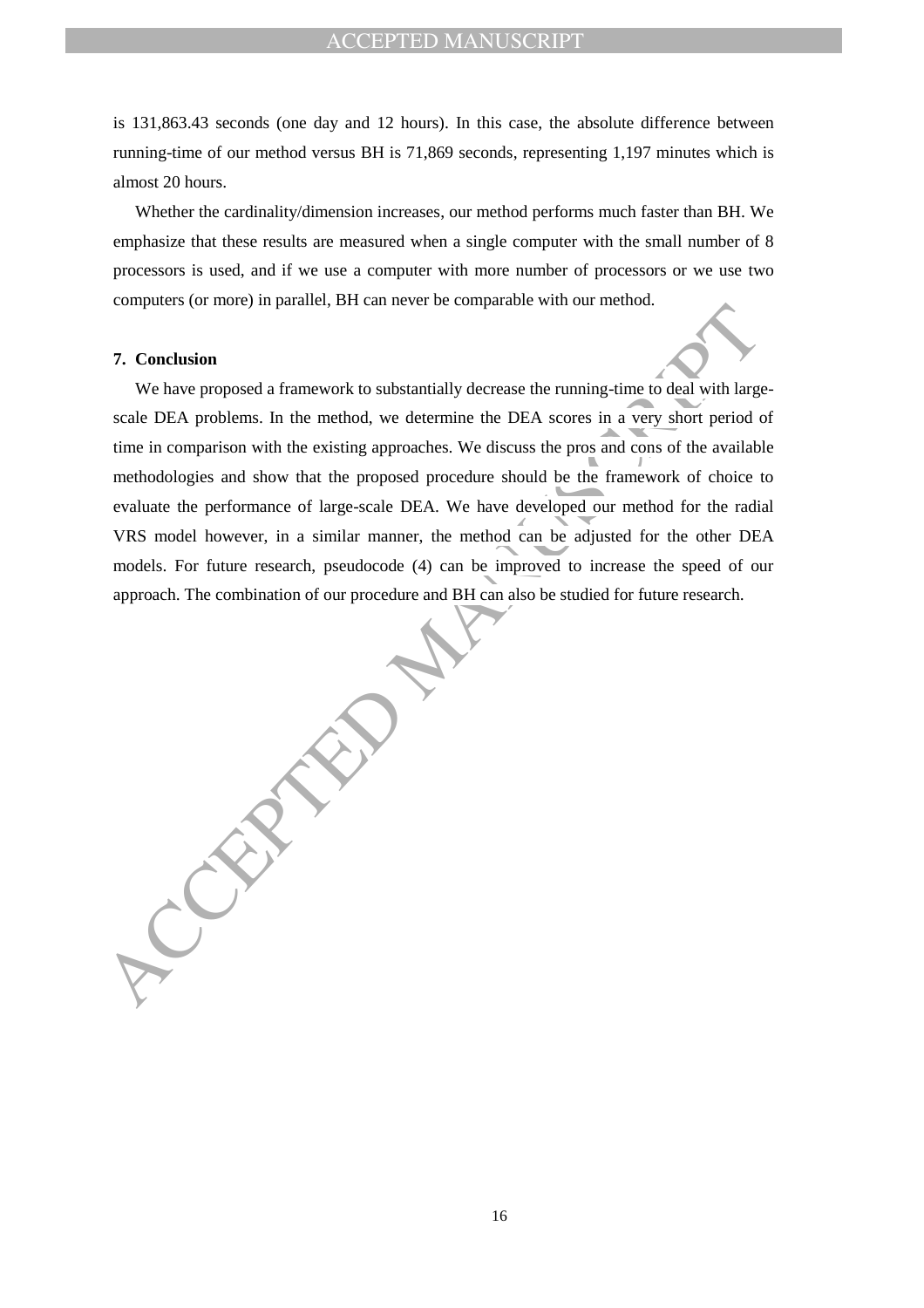

Figure 3: Comparing our method and BH with different dimensions and cardinalities.

## **Acknowledgments**

We appreciate the valuable comments from three anonymous reviewers as they aided in significantly improving the clarity of our paper. This research is supported by Pennsylvania State University (No. 0206020 AC6ET), National Natural Science Funds of China (No. 71828101) and the Czech Science Foundation (GAČR 16-17810S). All support is greatly acknowledged.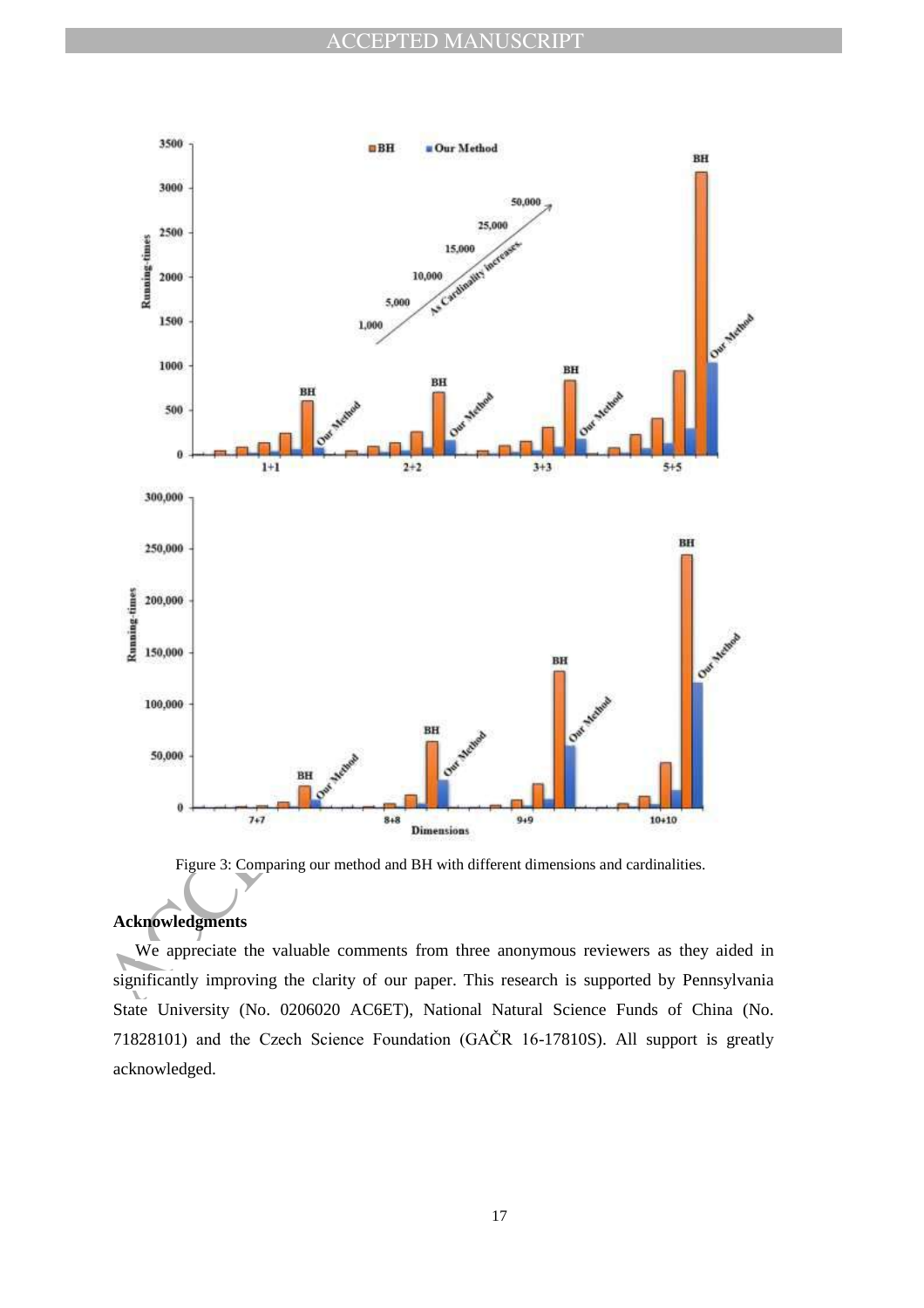#### **References**

- 1. Ali, A. I. (1990). Data envelopment analysis: computational issues. Computers, Environment and Urban Systems, 14(2), 157-165.
- 2. Ali, A.I. (1993). Streamlined computation for data envelopment analysis. European Journal of Operational Research, 64(1), 61-67.
- 3. Banker, R.D., Charnes, A., & Cooper, W. W. (1984). Some models for estimating technical and scale inefficiencies in data envelopment analysis. Management Science, 30(9), 1078- 1092.
- 4. Banker, R. D., & Chang, H. (2006). The super-efficiency procedure for outlier identification, not for ranking efficient units. European Journal of Operational Research, 175(2), 1311-1320.
- 5. Barr, R.S., & Durchholz, M.L. (1997). Parallel and hierarchical decomposition approaches for solving large-scale data envelopment analysis models. Annals of Operations Research, 73, 339-372.
- 6. Charnes A., Cooper, W.W., & Rhodes, E. (1978). Measuring the inefficiency of decision making units. European Journal of Operational Research 2 (6) 429-444.
- 7. Chen, W.C., & Cho, W.J. (2009). A procedure for large-scale DEA computations. Computers & Operations Research, 36(6), 1813-1824.
- 8. Chen, W.C., & Lai, S.Y. (2017). Determining radial efficiency with a large data set by solving small-size linear programs. Annals of Operations Research, 250(1), 147-166.
- and Scheme Manufactured in other dependent unarysis. Parangement occasion of Operations (1992)<br>
1992.<br>
4. Banker, R. D., & Chang, H. (2006). The super-efficiency procedure for orditional<br>
identification, not for ranking ef 9. Cooper, W.W., Seiford, L.M., & Tone, K., (2007). Data envelopment analysis: a comprehensive text with models, applications, references and DEA-solver software, 2nd edition. Springer, New York.
	- 10. Dulá, J.H., & Helgason, R.V. (1996). A new procedure for identifying the frame of the convex hull of a finite collection of points in multidimensional space. European Journal of Operational Research, 92(2), 352-367.
	- 11. Dulá, J.H., R.V. Helgason, and N. Venugopal. (1998). "An Algorithm for Identifying the Frame of a Pointed Finite Conical Hull." INFORMS Journal on Computing 10(3).
	- 12. Dulá, J. H., & Thrall, R. M. (2001). A computational framework for accelerating DEA. Journal of Productivity Analysis, 16(1), 63-78.
	- 13. Dulá, J.H. (2008). A computational study of DEA with massive data sets. Computers & Operations Research 35.4: 1191-1203.
	- 14. Dulá, J. H., & López, F. J. (2009). Preprocessing DEA. Computers & Operations Research, 36(4), 1204-1220.
	- 15. Dulá, J.H. (2011). A method for data envelopment analysis. INFORMS Journal on Computing, 23(2), 284-296.